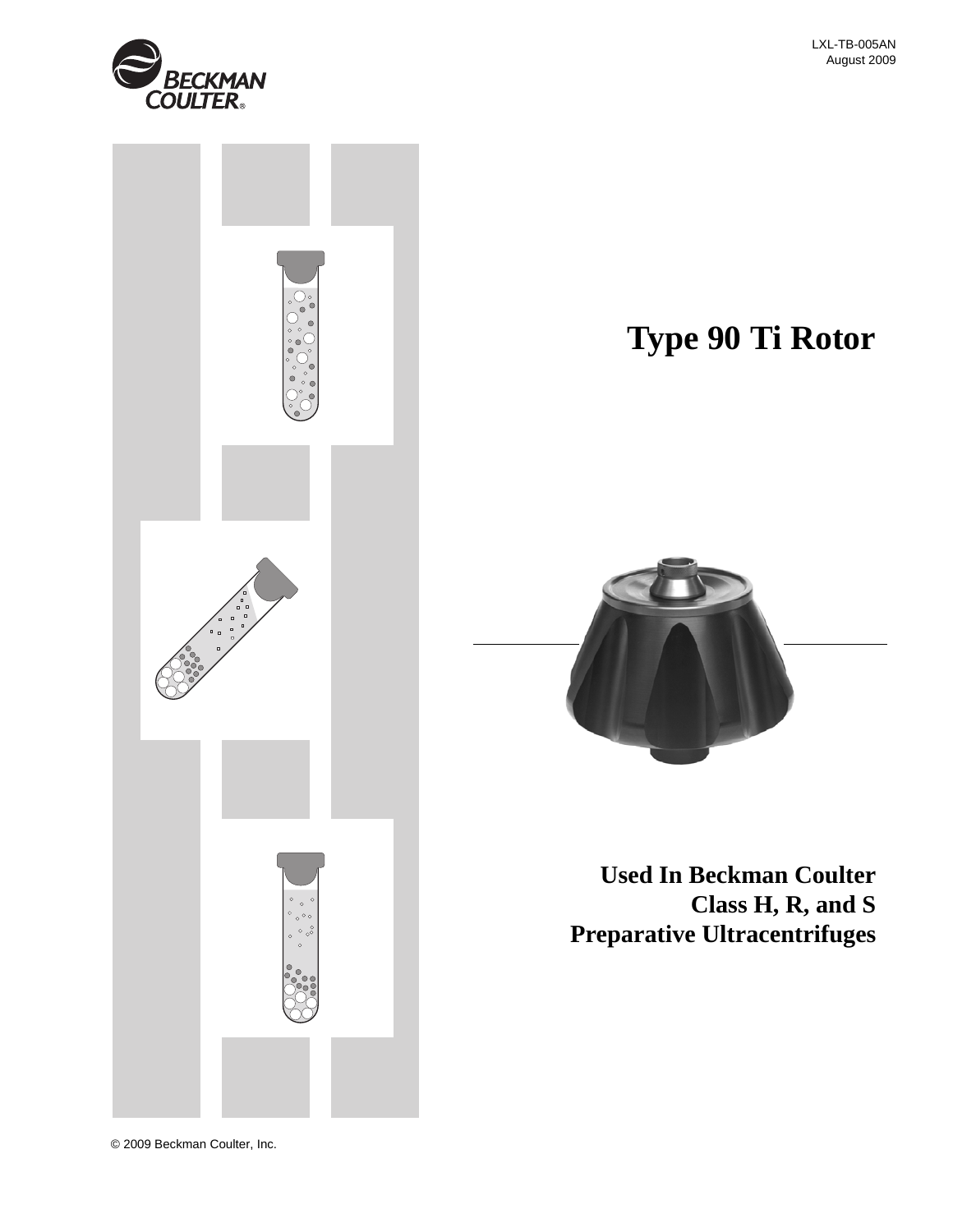

# **SAFETY NOTICE**

This safety notice summarizes information basic to the safe use of the rotor described in this manual. The international symbol displayed above is a reminder to the user that all safety instructions should be read and understood before operation or maintenance of this equipment is attempted. When you see the symbol on other pages throughout this publication, pay special attention to the specific safety information presented. Observance of safety precautions will also help to avoid actions that could damage or adversely affect the performance of the rotor. This rotor was developed, manufactured, and tested for safety and reliability as part of a Beckman Coulter ultracentrifuge/rotor system. Its safety or reliability cannot be assured if used in a centrifuge not of Beckman Coulter's manufacture or in a Beckman Coulter ultracentrifuge that has been modified without Beckman Coulter's approval.

Handle body fluids with care because they can transmit disease. No known test offers complete assurance that such fluids are free of micro-organisms. Some of the most virulent—Hepatitis (B and C) viruses, HIV  $(I-V)$ , atypical mycobacteria, and certain systemic fungi —further emphasize the need for aerosol protection. Handle other infectious samples according to good laboratory procedures and methods to prevent spread of disease. Because spills may generate aerosols, observe proper safety precautions for aerosol containment. Do not run toxic, pathogenic, or radioactive materials in this centrifuge without taking appropriate safety precautions. Biosafe containment should be used when Risk Group II materials (as identified in the World Health Organization *Laboratory Biosafety Manual*) are handled; materials of a higher group require more than one level of protection.

The rotor and accessories are not designed for use with materials capable of developing flammable or explosive vapors. Do not centrifuge such materials in nor handle or store them near the ultracentrifuge.

**!**

**!**

**!**

Although rotor components and accessories made by other manufacturers may fit in the Type 90 Ti rotor, their safety in this rotor cannot be ascertained by Beckman Coulter. Use of other manufacturers' components or accessories in the Type 90 Ti rotor may void the rotor warranty and should be prohibited by your laboratory safety officer. Only the components and accessories listed in this publication should be used in this rotor.



Make sure that filled containers are loaded symmetrically into the rotor and that opposing tubes are filled to the same level with liquid of the same density. Make sure that cavities in use have the proper spacers inserted (if applicable) before installing the rotor lid.



If disassembly reveals evidence of leakage, you should assume that some fluid escaped the rotor. Apply appropriate decontamination procedures to the centrifuge and accessories.



Never exceed the maximum rated speed of the rotor and labware in use. Refer to the section on RUN SPEEDS, and derate the run speed as appropriate.



Do not use sharp tools on the rotor that could cause scratches in the rotor surface. Corrosion begins in scratches and may open fissures in the rotor with continued use.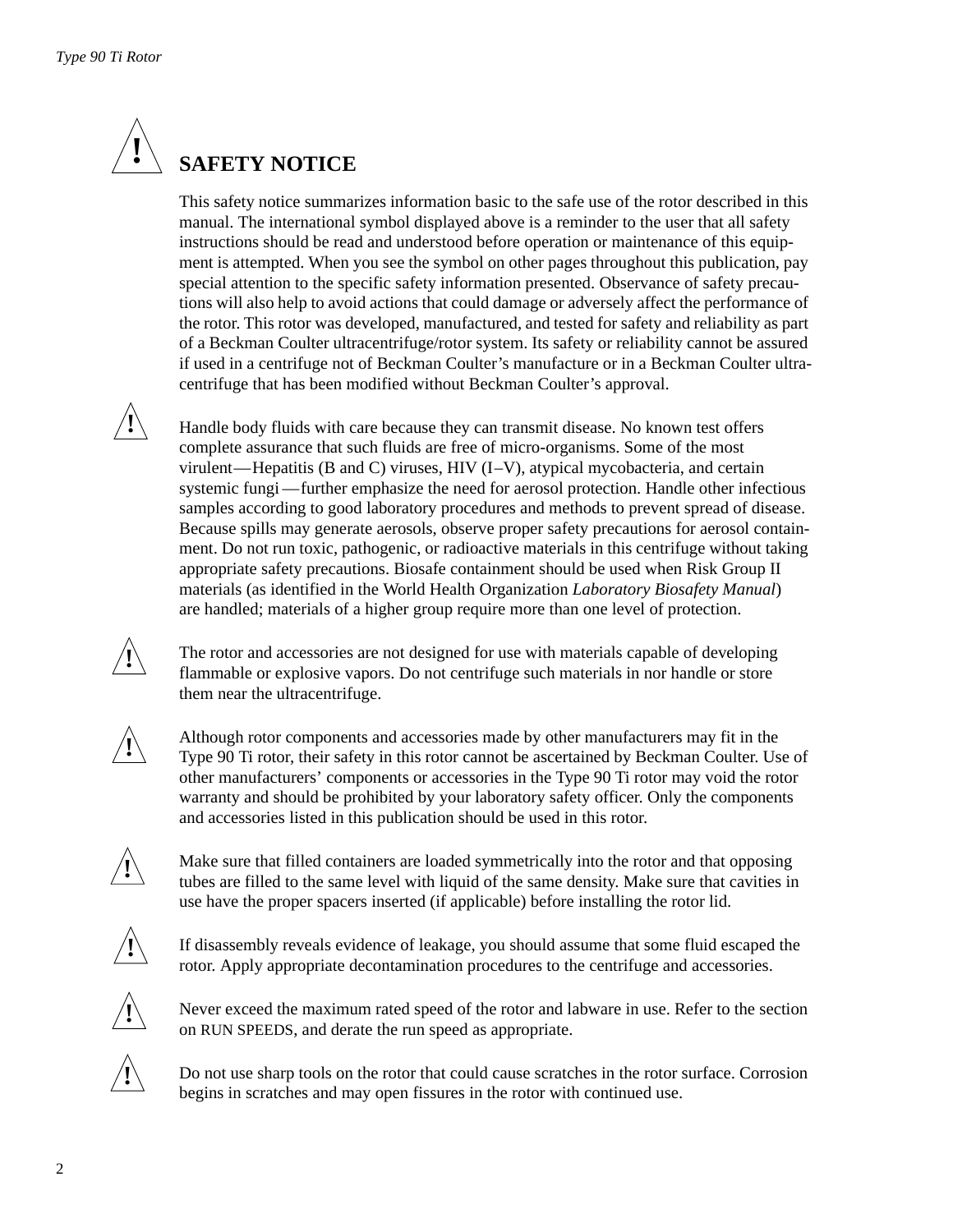## **TYPE 90 Ti ROTOR**



## **SPECIFICATIONS**

| Relative Centrifugal Field* at maximum speed                                                                 |  |
|--------------------------------------------------------------------------------------------------------------|--|
|                                                                                                              |  |
|                                                                                                              |  |
|                                                                                                              |  |
|                                                                                                              |  |
| Conditions requiring speed reductions  see RUN SPEEDS                                                        |  |
|                                                                                                              |  |
|                                                                                                              |  |
|                                                                                                              |  |
|                                                                                                              |  |
|                                                                                                              |  |
| Approximate acceleration time to maximum speed                                                               |  |
| $(fully \ loaded) \dots \dots \dots \dots \dots \dots \dots \dots \dots \dots \dots \dots \dots \dots \dots$ |  |
| Approximate deceleration time from maximum speed                                                             |  |
|                                                                                                              |  |
| Weight of fully loaded rotor $\dots \dots \dots \dots \dots \dots \dots$ 5 kg (11 lb)                        |  |
|                                                                                                              |  |
|                                                                                                              |  |

\* Relative Centrifugal Field (RCF) is the ratio of the centrifugal acceleration at a specified radius and speed  $(r\omega^2)$  to the standard acceleration of gravity (*g*) according to the following formula:

$$
RCF = \frac{r\omega^2}{g}
$$

where  $r$  is the radius in millimeters,  $\omega$  is the angular velocity in radians per second  $(2 \pi \text{RPM } / 60)$ , and *g* is the standard acceleration of gravity (9807 mm/s<sup>2</sup>). After substitution:

$$
RCF = 1.12 r \left(\frac{RPM}{1000}\right)^2
$$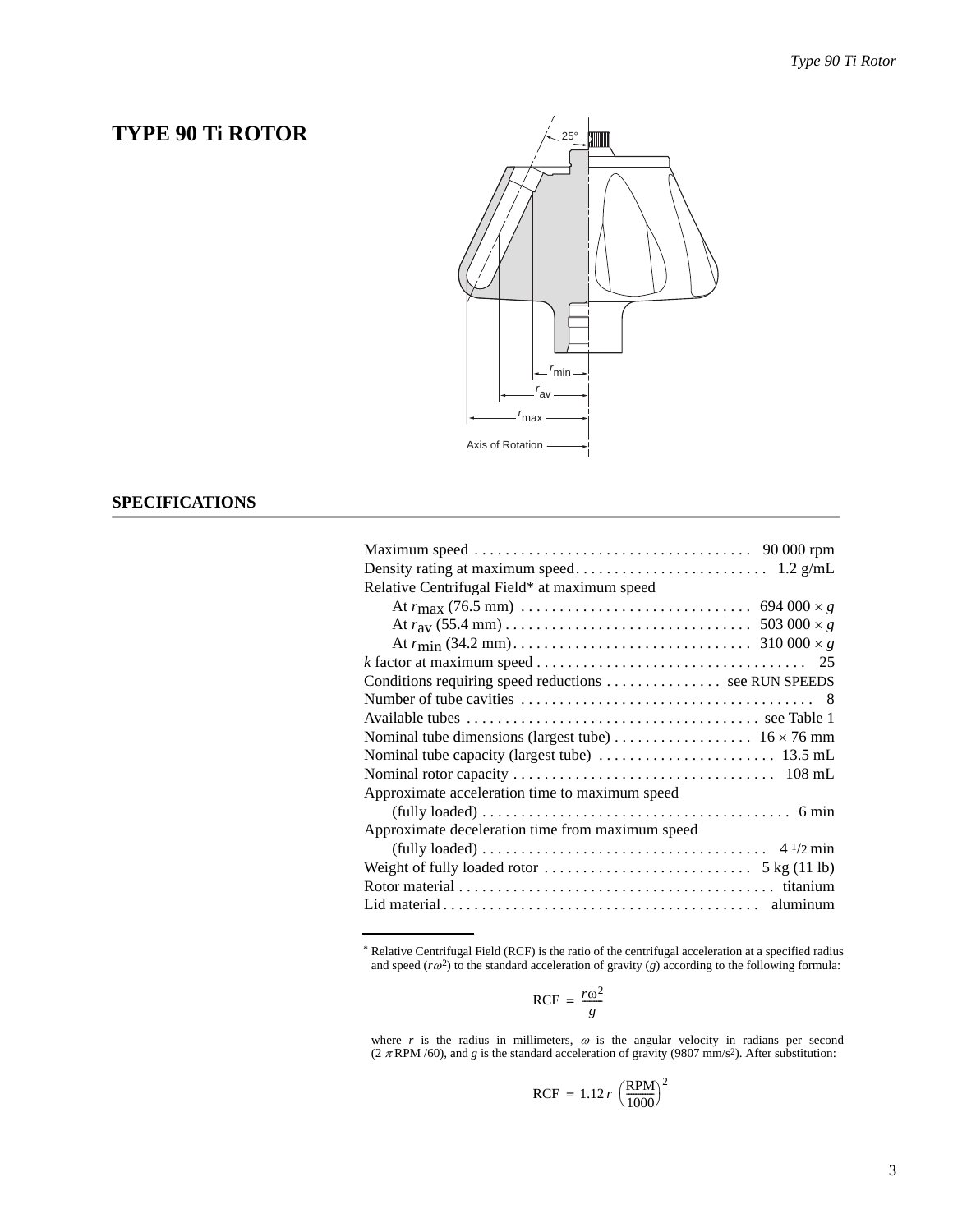## **DESCRIPTION**



*This rotor has been manufactured in a registered ISO 9001 or 13485 facility for use with the appropriately classified Beckman Coulter ultracentrifuges.*

The Type 90 Ti, rated for 90 000 rpm, is a fixed angle rotor designed to centrifuge up to eight tubes at a 25-degree angle to the axis of rotation. Used in Beckman Coulter class H, R, and S preparative ultracentrifuges, the rotor develops centrifugal forces sufficient for the differential separation of particles, and for equilibrium sedimentation of particles such as DNA and viruses. Up to 108 mL of gradient and sample volume can be centrifuged per run.

The rotor is made of titanium and is finished with black polyurethane paint. The aluminum lid and handle are anodized for corrosion resistance. O-rings made of Buna N rubber in the lid and handle maintain atmospheric pressure inside the rotor during centrifugation, if they are properly lubricated. Because of the weight of the rotor, drive pins are not required in the rotor drive hub cavity.

For overspeed protection, a photoelectrical detector in the ultracentrifuge monitors the overspeed disk on the rotor bottom and shuts down the run if speeds exceeding 90 000 rpm are detected.

See the Warranty at the back of this manual for warranty information.

## **PREPARATION AND USE**

*Specific information about the Type 90 Ti rotor is given here. Information common to this and other rotors is contained in* Rotors and Tubes for Preparative Ultracentrifuges *(publication LR-IM), which should be used together with this manual for complete rotor and accessory operation.*

## ➠**NOTE**

Although rotor components and accessories made by other manufacturers may fit in the Type 90 Ti rotor, their safety in this rotor cannot be ascertained by Beckman Coulter. Use of other manufacturers' components or accessories in the Type 90 Ti rotor may void the rotor warranty and should be prohibited by your laboratory safety officer. Only the components and accessories listed in this publication should be used in this rotor.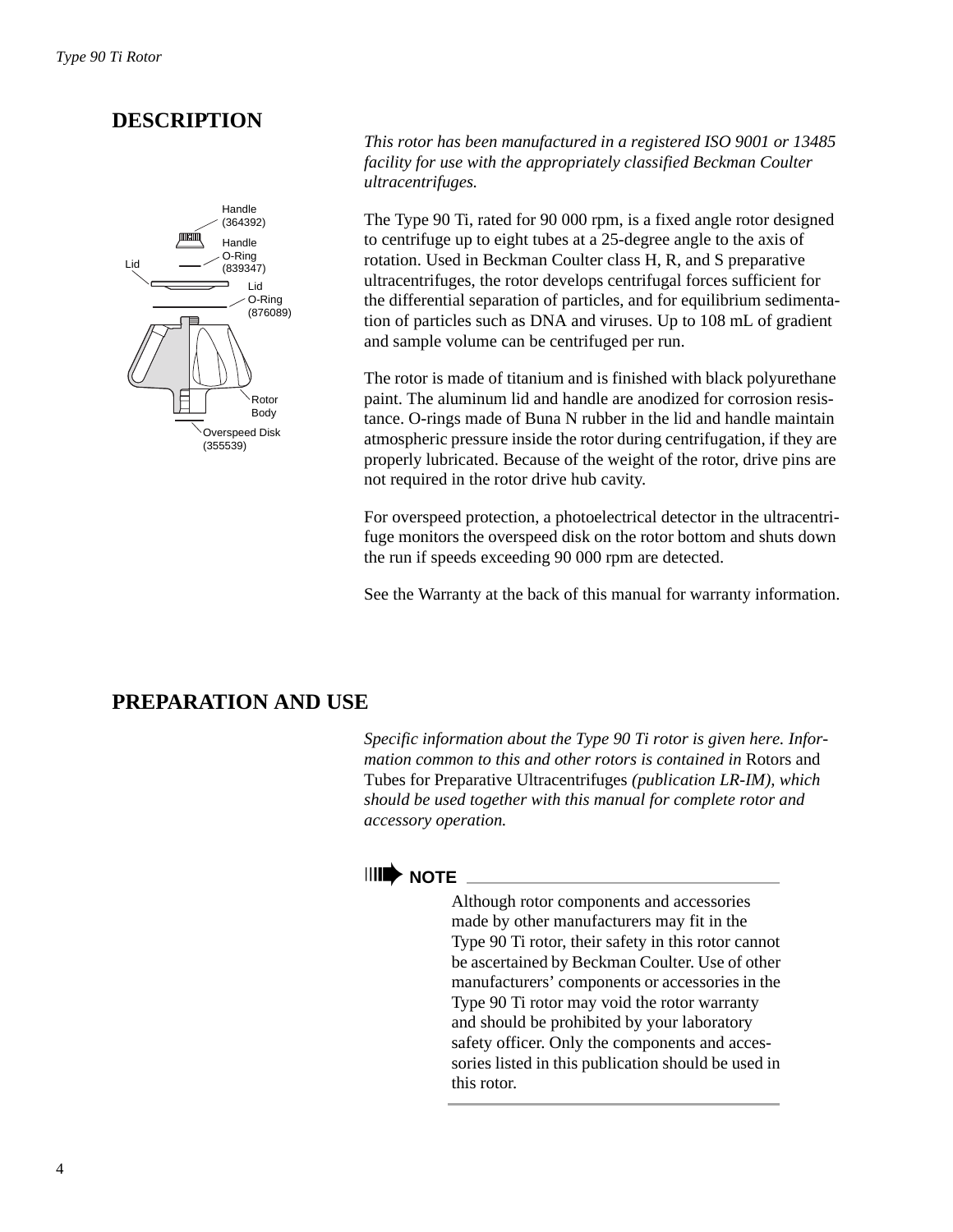## **PRERUN SAFETY CHECKS**



*Read the Safety Notice page at the front of this manual before using the rotor.*

- 1. Make sure that the rotor and lid are clean and show no signs of corrosion or cracking.
- 2. Make sure that the 20-sector (90 000 rpm) overspeed disk is properly attached to the rotor bottom. If it is missing or damaged, replace it according to the instructions in *Rotors and Tubes*.
- 3. Check the chemical compatibilities of all materials used (refer to Appendix A in *Rotors and Tubes*).
- 4. Verify that the tubes and bottles being used are listed in Table 1.

### **ROTOR PREPARATION**

*For runs at other than room temperature, refrigerate or warm the rotor beforehand for fast equilibration.*

- 1. Be sure that metal threads in the rotor are clean and lightly but evenly lubricated with Spinkote™ lubricant (306812). Also ensure that O-rings are lightly but evenly coated with silicone vacuum grease (335148).
- 2. Load the filled containers symmetrically into the rotor. (Refer to TUBES AND BOTTLES on [page 7](#page-6-0) for information about containers.) If fewer than eight tubes are being run, they must be arranged symmetrically in the rotor (see Figure 1). Opposing tubes must be filled to the same level with liquid of the same density.
- 3. Complete loading by placing the correct spacers (if required) over the tubes.

## ➠**NOTE**

Place filled tubes in at least two opposing cavities. Make sure that cavities in use have the proper spacers inserted (if applicable) before installing the rotor lid.

4. Put the lid in place and tighten by hand as firmly as possible.

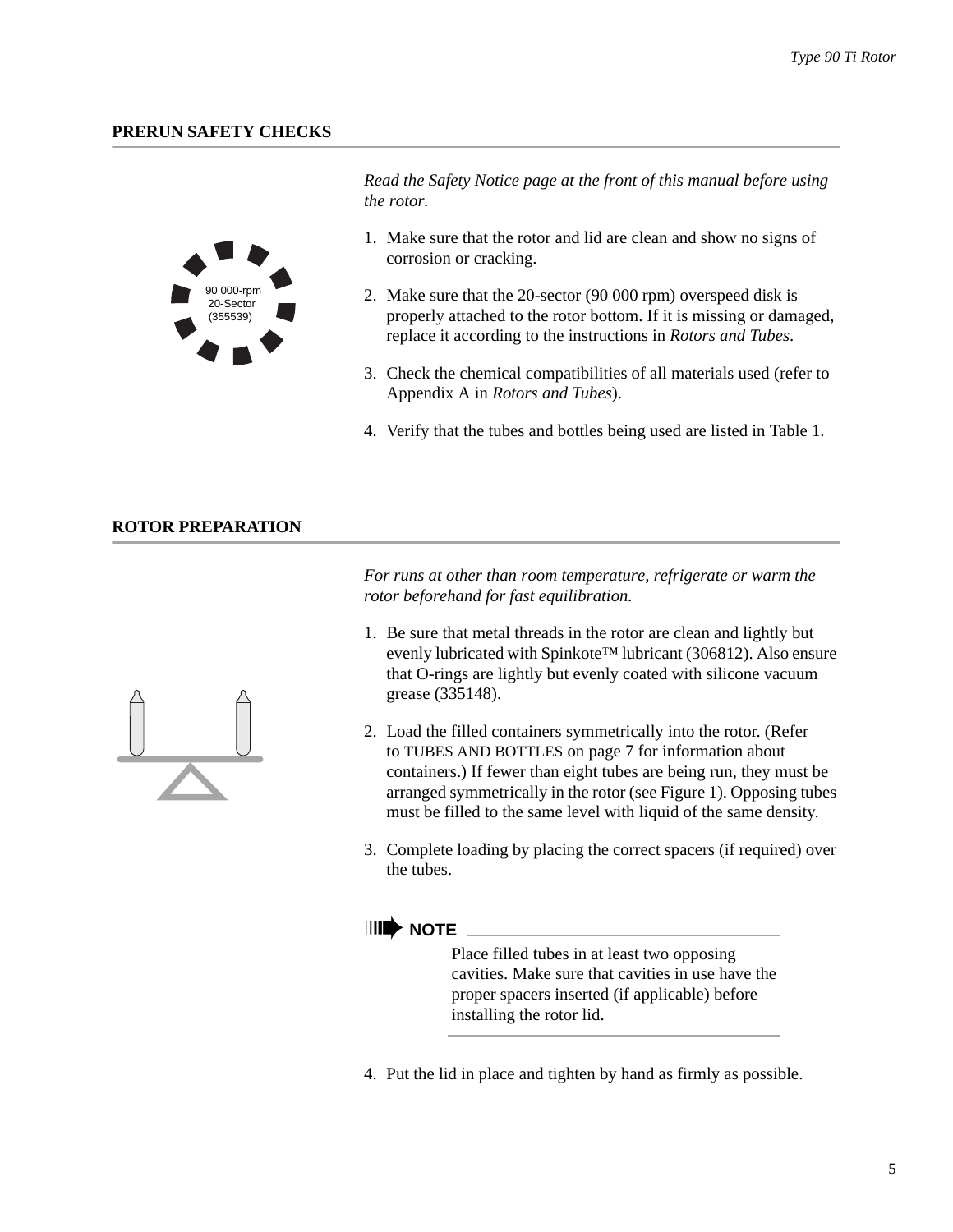

*Figure 1. Arranging Tubes in the Rotor. Two, four, six, or eight tubes can be centrifuged per run, if they are arranged in the rotor as shown.*

### **OPERATION**

- 1. Carefully lower the rotor straight down onto the drive hub.
- 2. Refer to the applicable instrument instruction manual for ultracentrifuge operation.
- 3. For additional operating information, see the following:
	- RUN TIMES, page 12, for using *k* factors to adjust run durations
	- RUN SPEEDS, [page 13,](#page-12-0) for information about speed limitations
	- SELECTING CsCl GRADIENTS, [page 15](#page-14-0), for methods to avoid CsCl precipitation during centrifugation

#### **REMOVAL AND SAMPLE RECOVERY**



*If disassembly reveals evidence of leakage, you should assume that some fluid escaped the rotor. Apply appropriate decontamination procedures to the ultracentrifuge and accessories.*

- 1. Remove the rotor by lifting it straight up and off the drive hub.
- 2. Remove the rotor lid.
- 3. Use the appropriate removal tool (listed in the SUPPLY LIST) to remove the spacers and tubes.



Quick-Seal Tube Removal Tool (361668)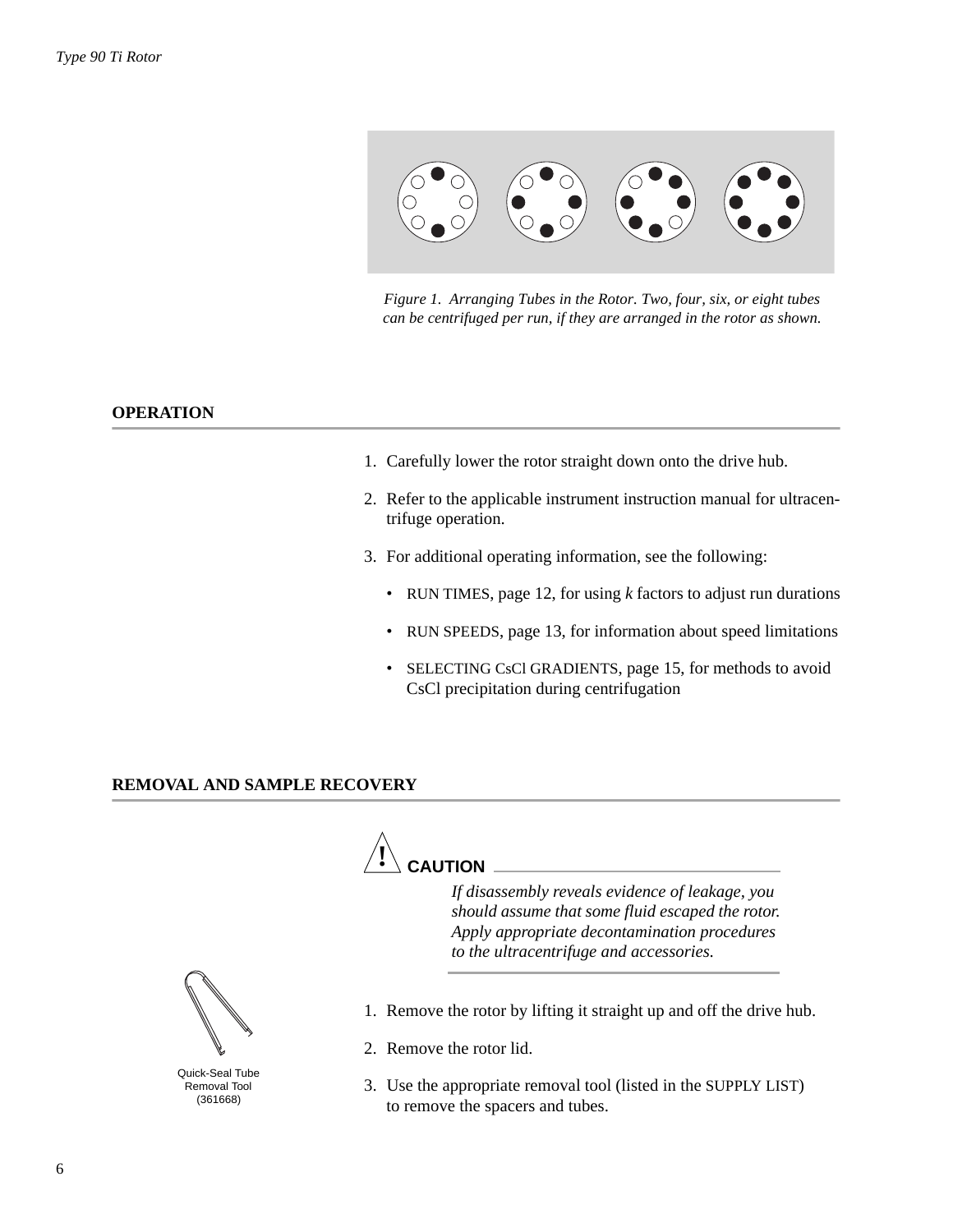### <span id="page-6-0"></span>**TUBES AND BOTTLES**

The Type 90 Ti rotor uses the tubes and bottles listed in Table 1. Be sure to use only those items listed, and to observe the maximum speed limits and fill volumes shown. (Maximum fill volume is the maximum amount that can be centrifuged in the container listed.) Refer to Appendix A in *Rotors and Tubes* for chemical compatibilities of tube, bottle, and accessory materials.

|                                      | Tube                                                |                       | <b>Required Accessory</b>                           |                       |              |                                        |
|--------------------------------------|-----------------------------------------------------|-----------------------|-----------------------------------------------------|-----------------------|--------------|----------------------------------------|
| <b>Dimensions</b><br>and Volume      | Description                                         | Part<br><b>Number</b> | Description                                         | Part<br><b>Number</b> | Tube<br>Rack | Max Speed/<br>RCF/<br>$k$ Factor       |
| $16 \times 76$ mm<br>$13.5$ mL       | Quick-Seal <sup>®</sup><br>Ultra-Clear <sup>™</sup> | 344322<br>(pkg/50)    | red aluminum<br>spacer                              | 342695                | 348123a      | 90 000 rpm<br>694 000 $\times$ g<br>25 |
| $16 \times 76$ mm<br>$13.5$ mL       | Quick-Seal polyallomer                              | 342413<br>(pkg/50)    | red aluminum<br>spacer                              | 342695                | 348123a      | 90 000 rpm<br>694 000 $\times$ g<br>25 |
| $16 \times 76$ mm<br>$13.5$ mL       | Ultra-Clear                                         | 344085<br>(pkg/50)    | titanium cap (use<br>the red silicone<br>$O$ -ring) | 341968                | none         | 80 000 rpm<br>548 000 $\times$ g<br>32 |
| $16 \times 76$ mm<br>$13.5$ mL       | thinwall polyallomer                                | 326814<br>(pkg/50)    | titanium cap (use<br>the black Buna N<br>$O$ -ring) | 341968                | none         | 80 000 rpm<br>548 000 $\times$ g<br>32 |
| $16 \times 76$ mm<br>$10 \text{ mL}$ | thickwall polyallomer                               | 355640<br>(pkg/25)    | aluminum cap                                        | 338907                | none         | 30 000 rpm<br>77 000 $\times$ g<br>190 |

*Table 1. Available Tubes for the Type 90 Ti Rotor. Use only the items listed here.*

a Tube Topper™ rack; if using the older tabletop tube sealer, use tube rack 342488. — *continued*

 $<sup>b</sup>$ Max speeds given are those that the tubes could withstand when tested at 25 $<sup>°</sup>C$  for 24 hours. Further tests</sup></sup> have shown that the polycarbonate tubes can run at 75 000 rpm for 6 hours or at 65 000 rpm for 8 hours.

 $c$  For solution densities of 2.0 g/mL and below; above 2.0, further speed reductions are required. Refer to publication L5-TB-072 before centrifuging stainless steel tubes.

 $d$  Noryl is a registered trademark of GE Plastics.

 $e^{\frac{1}{2}}$  For lower fill volumes (not less than 5 mL) centrifuge no faster than 60 000 rpm.

f Tube Topper rack, if using the older tabletop tube sealer, use rack 344641.

g Includes disposable plastic plugs.

h Ultem is a registered trademark of GE Plastics.

i Delrin is a registered trademark of E.I. Du Pont de Nemours & Company.

 $\dot{J}$  Cap assembly includes neoprene gasket (344672) and stem (346246).

kTube Topper rack; if using the older tabletop tube sealer, use rack 344641 and use spacer (345828) upside-down in the bottom of the tube rack before inserting a tube (to remove the spacers, turn the rack upside-down).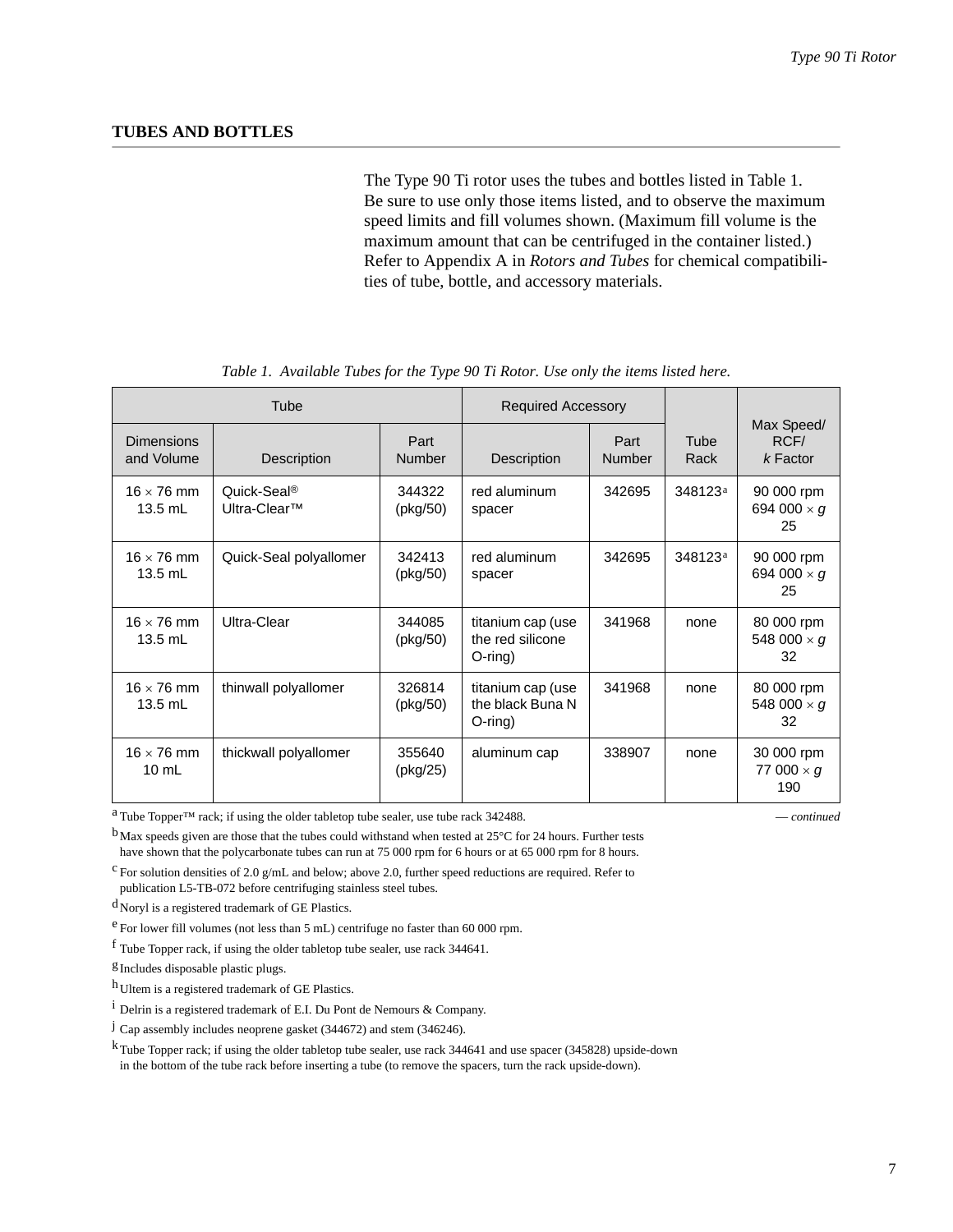| Tube                                 |                                                           |                            |                             | <b>Required Accessory</b>  |              |                                                     |  |
|--------------------------------------|-----------------------------------------------------------|----------------------------|-----------------------------|----------------------------|--------------|-----------------------------------------------------|--|
| <b>Dimensions</b><br>and Volume      | Description                                               | Part<br>Number             | Description                 | Part<br>Number             | Tube<br>Rack | Max Speed/<br>RCF/<br>$k$ Factor                    |  |
| $16 \times 76$ mm<br>$10 \text{ mL}$ | thickwall polycarbonate                                   | 355630<br>(pkg/25)         | aluminum cap                | 338907                     | none         | 50 000 rpm <sup>b</sup><br>197 000 $\times$ g<br>69 |  |
| $16 \times 76$ mm<br>$10.4$ mL       | polycarbonate bottle<br>assembly (bottle only-<br>355651) | 355603<br>$(\text{pkg}/6)$ | Noryl <sup>d</sup> cap      | 355604                     | none         | 65 000 rpm <sup>e</sup><br>362 000 $\times$ g<br>48 |  |
| $16 \times 67$ mm<br>$10 \text{ mL}$ | Quick-Seal polyallomer                                    | 344622<br>(pkg/50)         | Noryl spacer                | 344676                     | 348123f      | 90 000 rpm<br>694 000 $\times$ g<br>21              |  |
| $16 \times 60$ mm<br>8.9 mL          | OptiSeal bell-top <sup>g</sup>                            | 361623<br>(pkg/56)         | amber Ultemh<br>spacer      | 361670<br>$(\text{pkg}/2)$ | 361642       | 90 000 rpm<br>694 000 $\times$ g<br>21              |  |
| $13 \times 64$ mm<br>$6.5$ mL        | Ultra-Clear                                               | 344088                     | Delrin <sup>i</sup> adapter | 303313                     | none         | 50 000 rpm                                          |  |
|                                      |                                                           | (pkg/50)                   | aluminum cap                | 346256j                    |              | 197 000 $\times$ g<br>69                            |  |
| $16 \times 64$ mm                    | thinwall polyallomer                                      | 326820                     | Delrin adapter              | 303313                     | none         | 50 000 rpm                                          |  |
| $6.5$ mL                             |                                                           | (pkg/50)                   | aluminum cap                | 346256j                    |              | 197 000 $\times$ g<br>69                            |  |
| $16 \times 64$ mm                    | stainless steel                                           | 301099<br>Delrin adapter   |                             | 303313                     | none         | 40 000 rpm <sup>c</sup>                             |  |
| $6.5$ mL                             |                                                           |                            | aluminum cap                | 303319                     |              | 126 000 $\times$ g<br>108                           |  |
| $16 \times 45$ mm<br>$6.3$ mL        | Quick-Seal polyallomer                                    | 345830<br>(pkg/50)         | Noryl floating<br>spacer    | 345828                     | 348123k      | 90 000 rpm<br>694 000 $\times$ g<br>14              |  |

| Table 1. Available Tubes for the Type 90 Ti Rotor (continued) |
|---------------------------------------------------------------|
|---------------------------------------------------------------|

a Tube Topper™ rack; if using the older tabletop tube sealer, use tube rack 342488. — *continued*

bMax speeds given are those that the tubes could withstand when tested at 25°C for 24 hours. Further tests have shown that the polycarbonate tubes can run at 75 000 rpm for 6 hours or at 65 000 rpm for 8 hours.

 $c$  For solution densities of 2.0 g/mL and below; above 2.0, further speed reductions are required. Refer to publication L5-TB-072 before centrifuging stainless steel tubes.

 $d$  Noryl is a registered trademark of GE Plastics.

e For lower fill volumes (not less than 5 mL) centrifuge no faster than 60 000 rpm.

f Tube Topper rack, if using the older tabletop tube sealer, use rack 344641.

g Includes disposable plastic plugs.

h Ultem is a registered trademark of GE Plastics.

i Delrin is a registered trademark of E.I. Du Pont de Nemours & Company.

 $\dot{J}$  Cap assembly includes neoprene gasket (344672) and stem (346246).

kTube Topper rack; if using the older tabletop tube sealer, use rack 344641 and use spacer (345828) upside-down in the bottom of the tube rack before inserting a tube (to remove the spacers, turn the rack upside-down).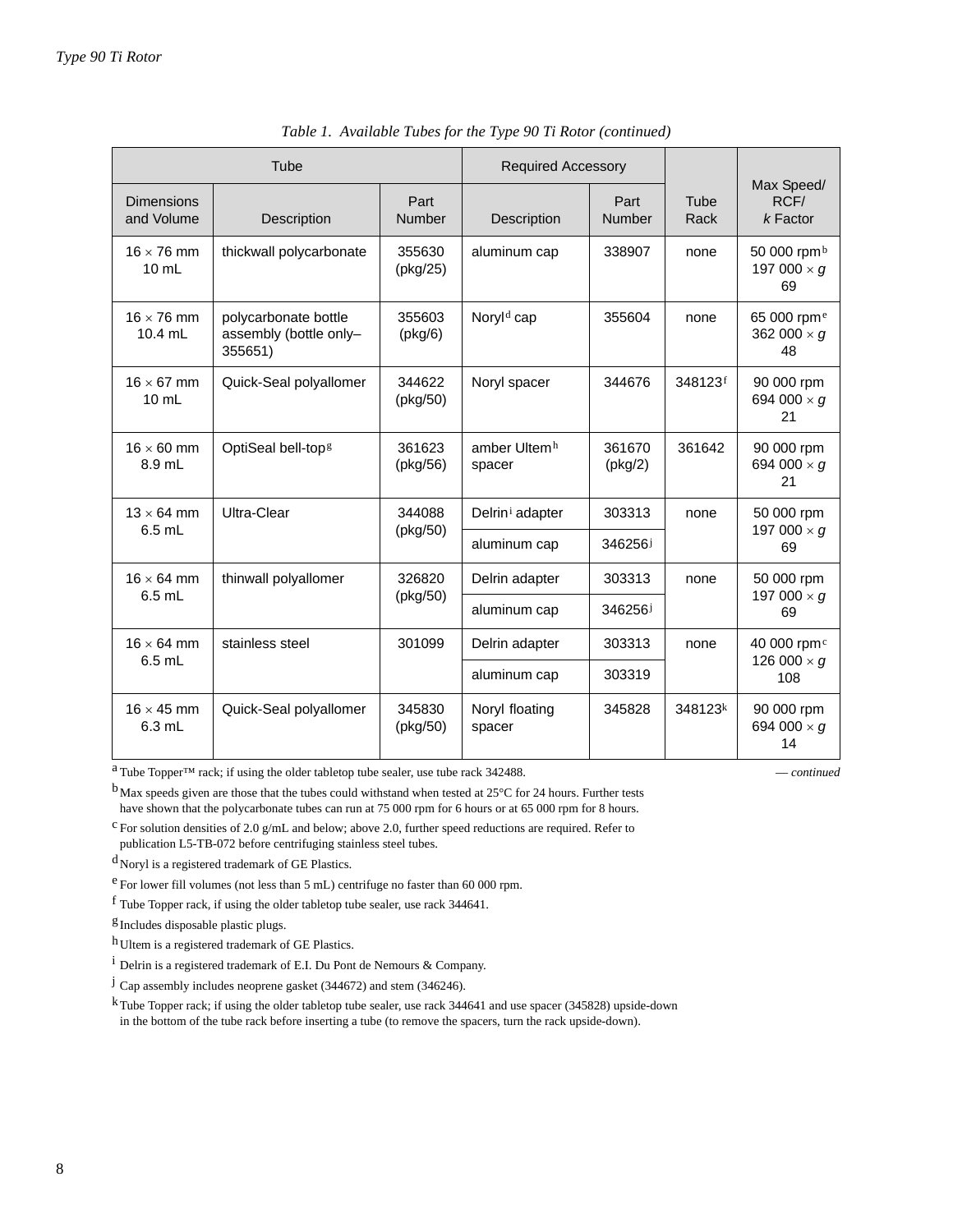|                                 | Tube                    |                          |                          | <b>Required Accessory</b> |                     |                                                     |  |
|---------------------------------|-------------------------|--------------------------|--------------------------|---------------------------|---------------------|-----------------------------------------------------|--|
| <b>Dimensions</b><br>and Volume | Description             | Part<br><b>Number</b>    | Description              | Part<br><b>Number</b>     | Tube<br>Rack        | Max Speed/<br>RCF/<br>$k$ Factor                    |  |
| $16 \times 45$ mm<br>$6.3$ mL   | Quick-Seal polyallomer  | 357334<br>(pkg/50)       | Noryl floating<br>spacer | 345828                    | 348123k             | 90 000 rpm<br>694 000 $\times$ g<br>14              |  |
| $16 \times 38$ mm<br>$4.2$ mL   | Quick-Seal polyallomer  | 356562<br>(pkg/50)       | Noryl floating<br>spacer | 345828                    | 348123 <sup>a</sup> | 90 000 rpm<br>694 000 $\times$ g<br>11              |  |
| $16 \times 38$ mm<br>$4.2$ mL   | Quick-Seal polyallomer  | 357332<br>(pkg/50)       | Noryl floating<br>spacer | 345828                    | 348123a             | 90 000 rpm<br>694 000 $\times$ g<br>11              |  |
| $13 \times 64$ mm<br>4 mL       | thickwall polyallomer   | 355644<br>(pkg/25)       | Delrin adapter           | 303313                    | none                | 50 000 rpm<br>197 000 $\times$ g<br>69              |  |
| $13 \times 64$ mm<br>4 mL       | thickwall polycarbonate | 355645<br>(pkg/25)       | Delrin adapter           | 303313                    | none                | 50 000 rpm <sup>b</sup><br>197 000 $\times$ g<br>69 |  |
| $13 \times 41$ mm<br>4 mL       | Ultra-Clear             | 344093                   | Delrin adapter           | 303402                    | none                | 45 000 rpm                                          |  |
|                                 |                         | (pkg/50)                 | aluminum cap             | 346256J                   |                     | 138 000 $\times$ g<br>67                            |  |
| $13 \times 32$ mm<br>3 mL       | Ultra-Clear             | 344092<br>Delrin adapter |                          | 303401                    | none                | 45 000 rpm                                          |  |
|                                 |                         | (pkg/50)                 | aluminum cap             | 346256j                   |                     | 129 000 $\times$ g<br>59                            |  |
| $8 \times 49$ mm<br>2 mL        | Ultra-Clear             | 344091                   | Delrin adapter           | 303376                    | none                | 40 000 rpm                                          |  |
|                                 |                         | (pkg/50)<br>aluminum cap |                          | 303624                    |                     | 128 000 $\times$ g<br>72                            |  |

*Table 1. Available Tubes for the Type 90 Ti Rotor (continued)*

a Tube Topper™ rack; if using the older tabletop tube sealer, use tube rack 342488.

bMax speeds given are those that the tubes could withstand when tested at 25°C for 24 hours. Further tests have shown that the polycarbonate tubes can run at 75 000 rpm for 6 hours or at 65 000 rpm for 8 hours.

 $c$  For solution densities of 2.0 g/mL and below; above 2.0, further speed reductions are required. Refer to publication L5-TB-072 before centrifuging stainless steel tubes.

 $d$  Noryl is a registered trademark of GE Plastics.

e For lower fill volumes (not less than 5 mL) centrifuge no faster than 60 000 rpm.

f Tube Topper rack, if using the older tabletop tube sealer, use rack 344641.

g Includes disposable plastic plugs.

h Ultem is a registered trademark of GE Plastics.

i Delrin is a registered trademark of E.I. Du Pont de Nemours & Company.

j Cap assembly includes neoprene gasket (344672) and stem (346246).

kTube Topper rack; if using the older tabletop tube sealer, use rack 344641 and use spacer (345828) upside-down in the bottom of the tube rack before inserting a tube (to remove the spacers, turn the rack upside-down).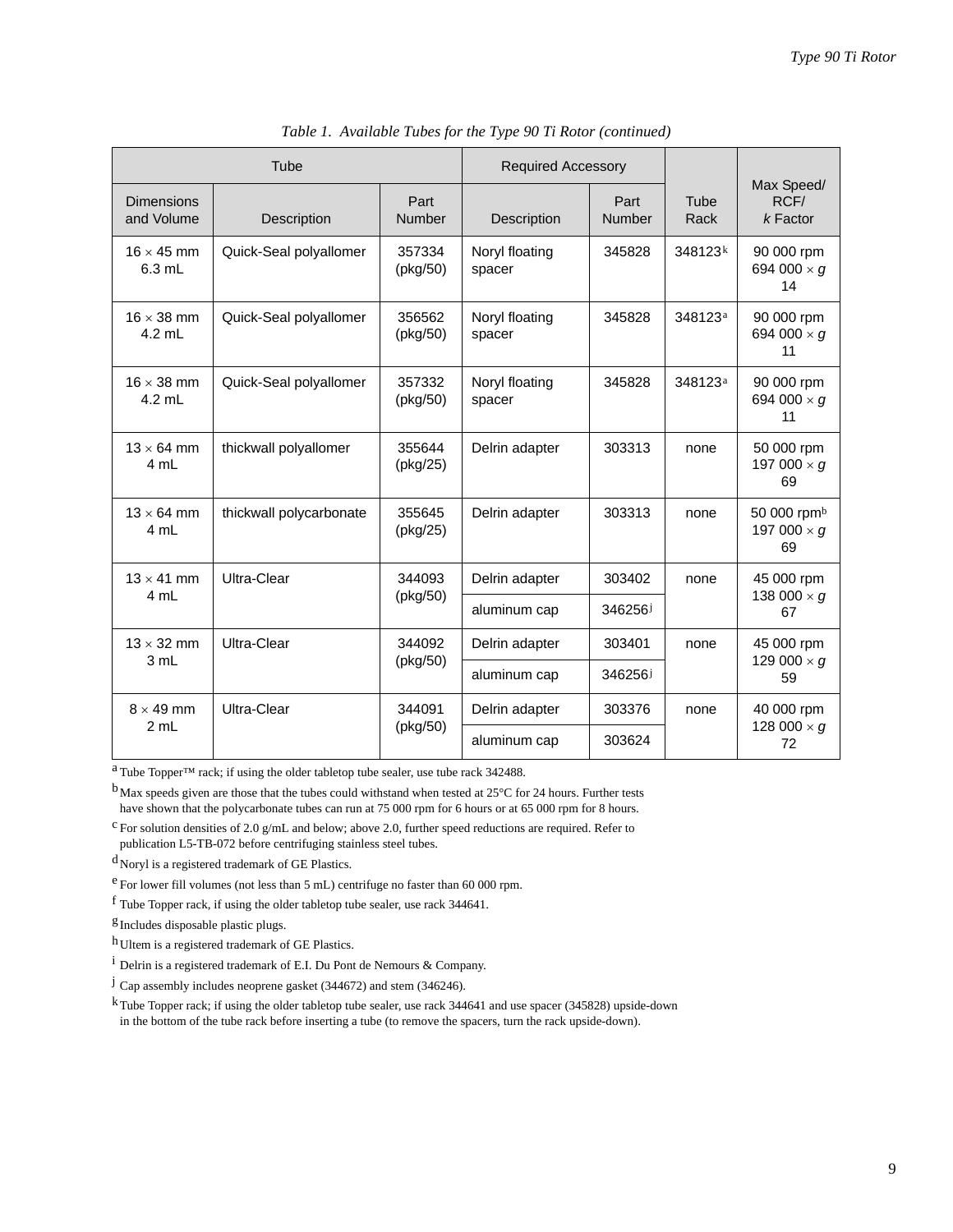

## **Temperature Limits**

- Plastic tubes and bottles have been centrifuge tested for use at temperatures between 2 and 25°C. For centrifugation at other temperatures, pretest tubes under anticipated run conditions.
- If plastic containers are frozen before use, make sure that they are thawed to at least 2°C prior to centrifugation.

## **OptiSeal™ Tubes**



OptiSeal tubes come with plastic plugs and can be quickly and easily prepared for use. With the tube spacer in place, the *g* force during centrifugation ensures a tight, reliable seal that protects your samples.

- Place the tubes in the rack and fill each tube to the base of the stem, leaving no fluid in the stem. Overfilling the tube can cause spillage when the plug is inserted or can compromise seal integrity. However, too much air can cause excessive tube deformation, disrupting gradients and sample bands.
- Refer to *Using OptiSeal™ Tubes* (publication IN-189), included in each box of tubes, for detailed information on the use and care of OptiSeal tubes.

## **Quick-Seal® Tubes**

Quick-Seal tubes must be sealed prior to centrifugation. These tubes are heat sealed and do not need caps; however, spacers are required on top of the tubes when they are loaded into the rotor.



- Fill Quick-Seal tubes leaving a *small* bubble of air at the base of the neck. Do not leave a large air space—too much air can cause excessive tube deformation.
- Refer to *Rotors and Tubes* for detailed information on the use and care of Quick-Seal tubes.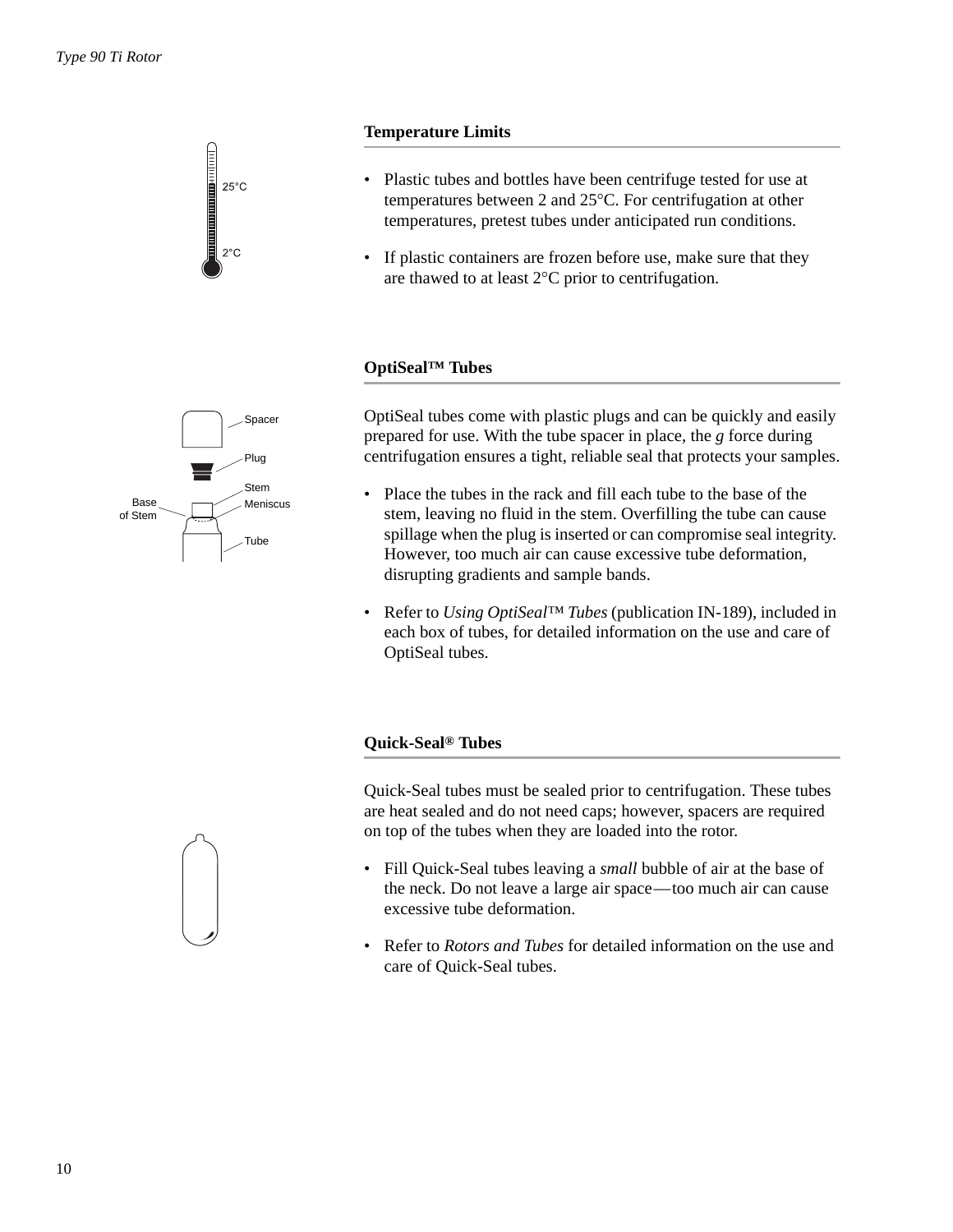## **Thinwall Tubes**

Thinwall polyallomer and Ultra-Clear tubes require caps for tube support. Fill the tubes as full as possible to prevent tube collapse during centrifugation. If necessary, float mineral oil (or some other low-density, immiscible liquid) on top of the tube contents to fill the tube to its maximum volume. (Do not use an oil overlay in Ultra-Clear tubes.)

## **Thickwall Tubes**

Thickwall polyallomer and polycarbonate tubes can be run partially filled (at least half filled) with or without caps, but all opposing tubes for a run must be filled to the same level with liquid of the same density. Do not overfill capless tubes; be sure to note the reductions in fill volume and run speed shown in Table 1.

## **Stainless Steel Tubes**

These tubes can be filled to any level, but all opposing tubes for a run must be filled to the same level. Read the section on RUN SPEEDS before centrifuging stainless steel tubes.

# **Tube Caps**

O-Ring or Gasket

Insert tube from bottom

Tube-Cap Vise (305075)

Thinwall tubes require caps for tube support during centrifugation; thickwall tubes and bottles can be run with or without caps (speed reduction may be required). Use only the caps listed in Table 1. Refer to *Rotors and Tubes* for the use, assembly, and maintenance of caps.

- Inspect tube caps before use as described in *Rotors and Tubes*. Replace any damaged components.
- Inspect the O-rings or gaskets in the caps for cracks, nicks, or flattened areas. Be sure that they are dry and free of lubricant during assembly.
- Tighten caps with a torque wrench to 11 N•M (100 in.-lb) while the tube is held in the tube-cap vise (305075).
- Tighten bottle caps by hand.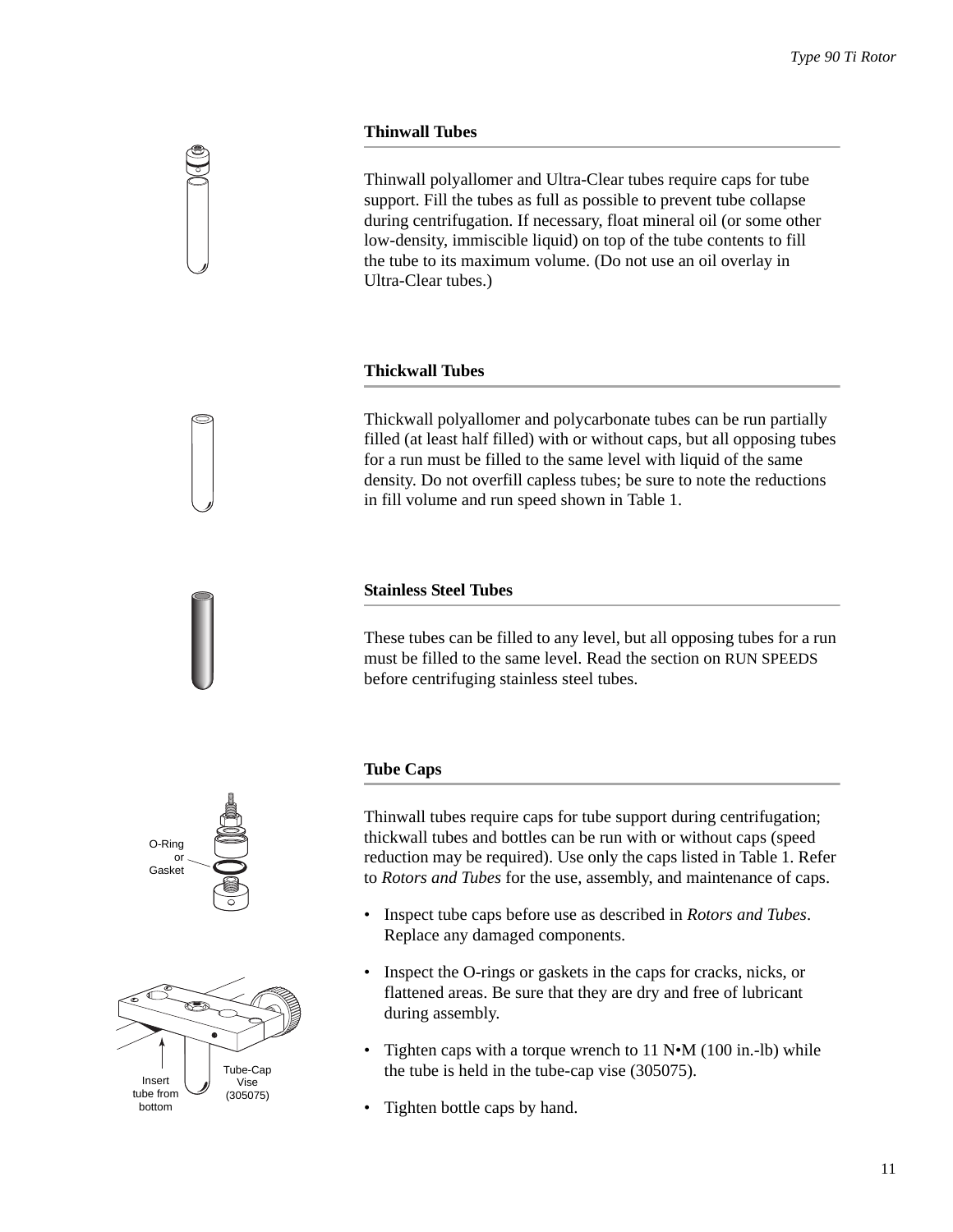

### **Polycarbonate Bottles**

The polycarbonate bottles may be centrifuged completely filled, or partially filled (not less than half full). Again, all opposing containers for a run must be filled to the same level. Be sure to note the reductions in run speed shown in Table 1 if bottles are partially filled.

## **RUN TIMES**

**TIME HR:MIN**



The *k* factor of the rotor is a measure of the rotor's pelleting efficiency. (Beckman Coulter has calculated the *k* factors for all of its preparative rotors at maximum rated speed and using full tubes.) The *k* factor is calculated from the formula:

$$
k = \frac{\ln(r_{\text{max}}/r_{\text{min}})}{\omega^2} \times \frac{10^{13}}{3600}
$$
 (1)

where  $\omega$  is the angular velocity of the rotor in radians per second  $(\omega = 0.105 \times \text{rpm})$ ,  $r_{\text{max}}$  is the maximum radius, and  $r_{\text{min}}$  is the minimum radius.

After substitution:

$$
k = \frac{(2.533 \times 10^{11}) \ln(r_{\text{max}}/r_{\text{min}})}{\text{rpm}^2}
$$
 (2)

Use the *k* factor in the following equation to estimate the run time *t* (in hours) required to pellet particles of known sedimentation coefficient *s* (in Svedberg units, *S*).

$$
t = \frac{k}{s} \tag{3}
$$

Run times can be estimated for centrifugation at less than maximum speed by adjusting the *k* factor as follows:

$$
k_{\text{adj}} = k \left( \frac{90\,000}{\text{actual run speed}} \right)^2 \tag{4}
$$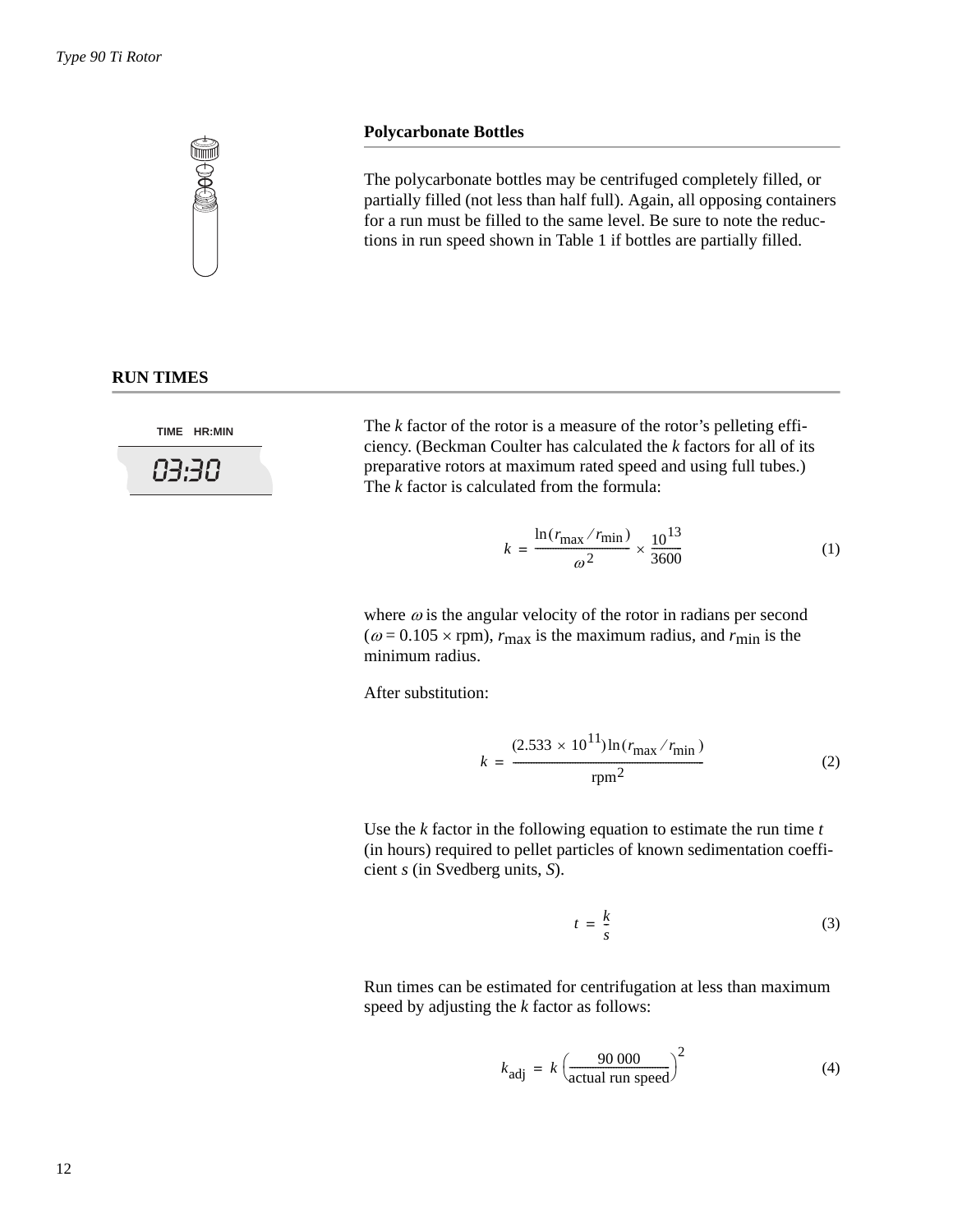Run times can also be estimated from data established in prior experiments using a different rotor if the *k* factor of the previous rotor is known. For any two rotors, a and b:

$$
\frac{t_a}{t_b} = \frac{k_a}{k_b} \tag{5}
$$

For more information on *k* factors see *Use of* k *Factor for Estimating Run Times from Previously Established Run Conditions (*publication DS-719).

## <span id="page-12-0"></span>**RUN SPEEDS**

**SPEED RPM/RCF 90 000 RPIT** 

The centrifugal force at a given radius in a rotor is a function of speed. Comparisons of forces between different rotors are made by comparing the rotors' relative centrifugal fields (RCF). When rotational speed is adjusted so that identical samples are subjected to the same RCF in two different rotors, the samples are subjected to the same force. The RCF at a number of rotor speeds is provided in Table 2.

Do not select rotational speeds that exceed the limits in Table 1. In addition, speeds must be reduced under the following circumstances:

1. If nonprecipitating solutions more dense than 1.2 g/mL are centrifuged *in plastic tubes or bottles*, the maximum allowable run speed must be reduced according to the following equation:

reduced maximum speed = (90 000 rpm) 
$$
\sqrt{\frac{1.2 \text{ g/mL}}{\rho}}
$$
 (6)

where  $\rho$  is the density of tube contents. This speed reduction will protect the rotor from excessive stresses due to the added tube load. *Note, however, that the use of this formula may still produce maximum speeds that are higher than the limitations imposed by the use of certain tubes or adapters (see Table 1).* In such cases, use the lower of the two speeds.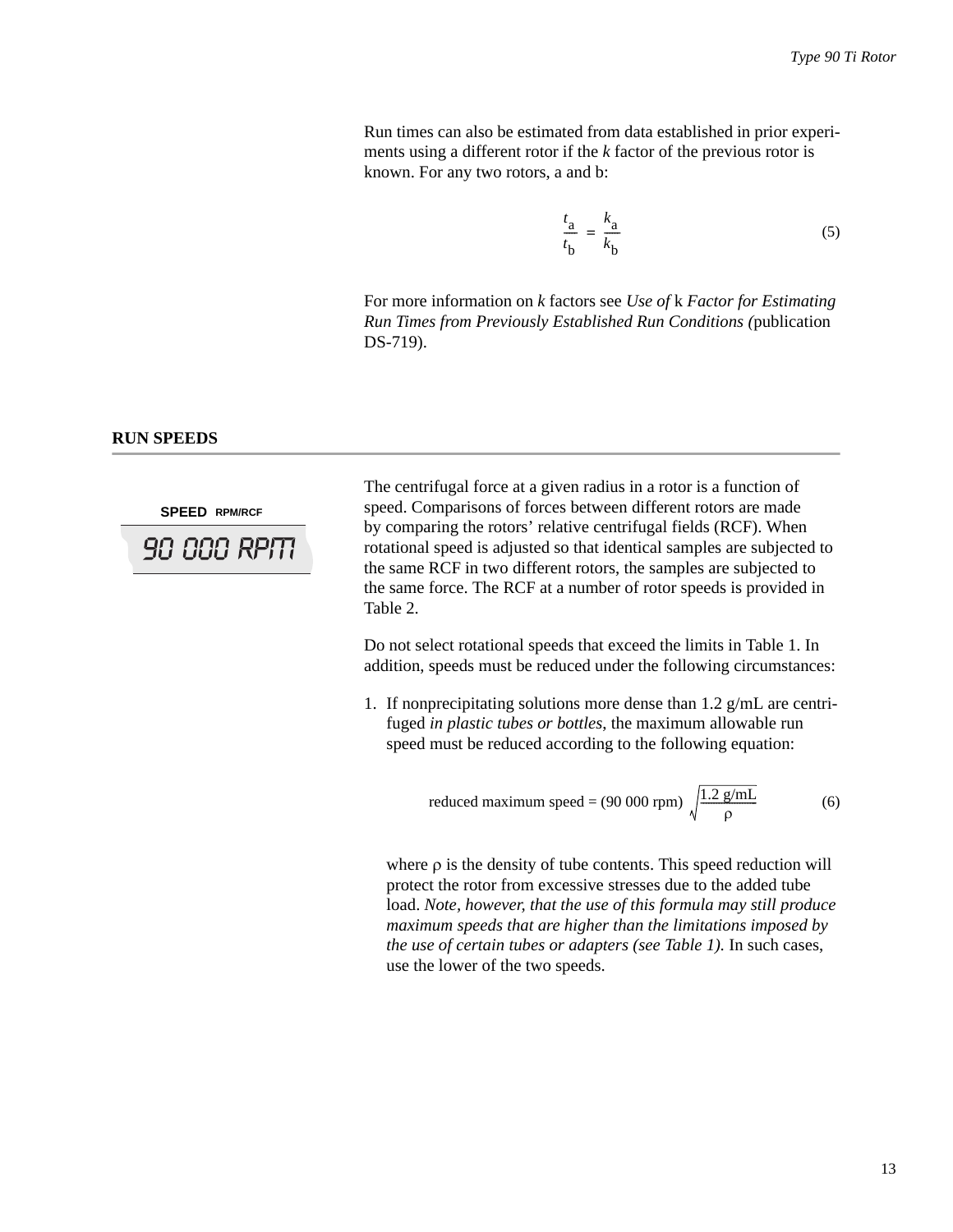|                         |                                            | <i>non</i> romanca to me ce <i>significant</i> anguist |                                            |              |  |
|-------------------------|--------------------------------------------|--------------------------------------------------------|--------------------------------------------|--------------|--|
|                         |                                            | Relative Centrifugal Field $(x, q)$                    |                                            |              |  |
| Rotor<br>Speed<br>(rpm) | At $r_{\text{max}}$<br>$(76.5 \text{ mm})$ | At $r_{\rm av}$<br>$(55.4 \, \text{mm})$               | At $r_{\text{min}}$<br>$(34.2 \text{ mm})$ | k<br>Factor* |  |
| 90 000                  | 694 000                                    | 503 000                                                | 310 000                                    | 25           |  |
| 85 000                  | 619 000                                    | 448 000                                                | 277 000                                    | 28           |  |
| 80 000                  | 548 000                                    | 397 000                                                | 245 000                                    | 32           |  |
| 75 000                  | 482 000                                    | 349 000                                                | 215 000                                    | 36           |  |
| 70 000                  | 420 000                                    | 304 000                                                | 188 000                                    | 42           |  |
| 65 000                  | 362 000                                    | 262 000                                                | 162 000                                    | 48           |  |
| 60 000                  | 308 000                                    | 223 000                                                | 138 000                                    | 57           |  |
| 55 000                  | 259 000                                    | 188 000                                                | 116 000                                    | 67           |  |
| 50 000                  | 214 000                                    | 155 000                                                | 95 800                                     | 82           |  |
| 45 000                  | 174 000                                    | 126 000                                                | 77 600                                     | 101          |  |
| 40 000                  | 137 000                                    | 99 300                                                 | 61 300                                     | 127          |  |
| 35 000                  | 105 000                                    | 76 000                                                 | 46 900                                     | 166          |  |
| 30 000                  | 77 100                                     | 55 800                                                 | 34 500                                     | 227          |  |

*Table 2. Relative Centrifugal Fields for the Type 90 Ti Rotor. Entries in this table are calculated from the formula RCF = 1.12 r (RPM/100)2 and then rounded to three significant digits.*

\* Calculated for all Beckman Coulter preparative rotors as a measure of the rotor's pelleting efficiency in water at 20°C.

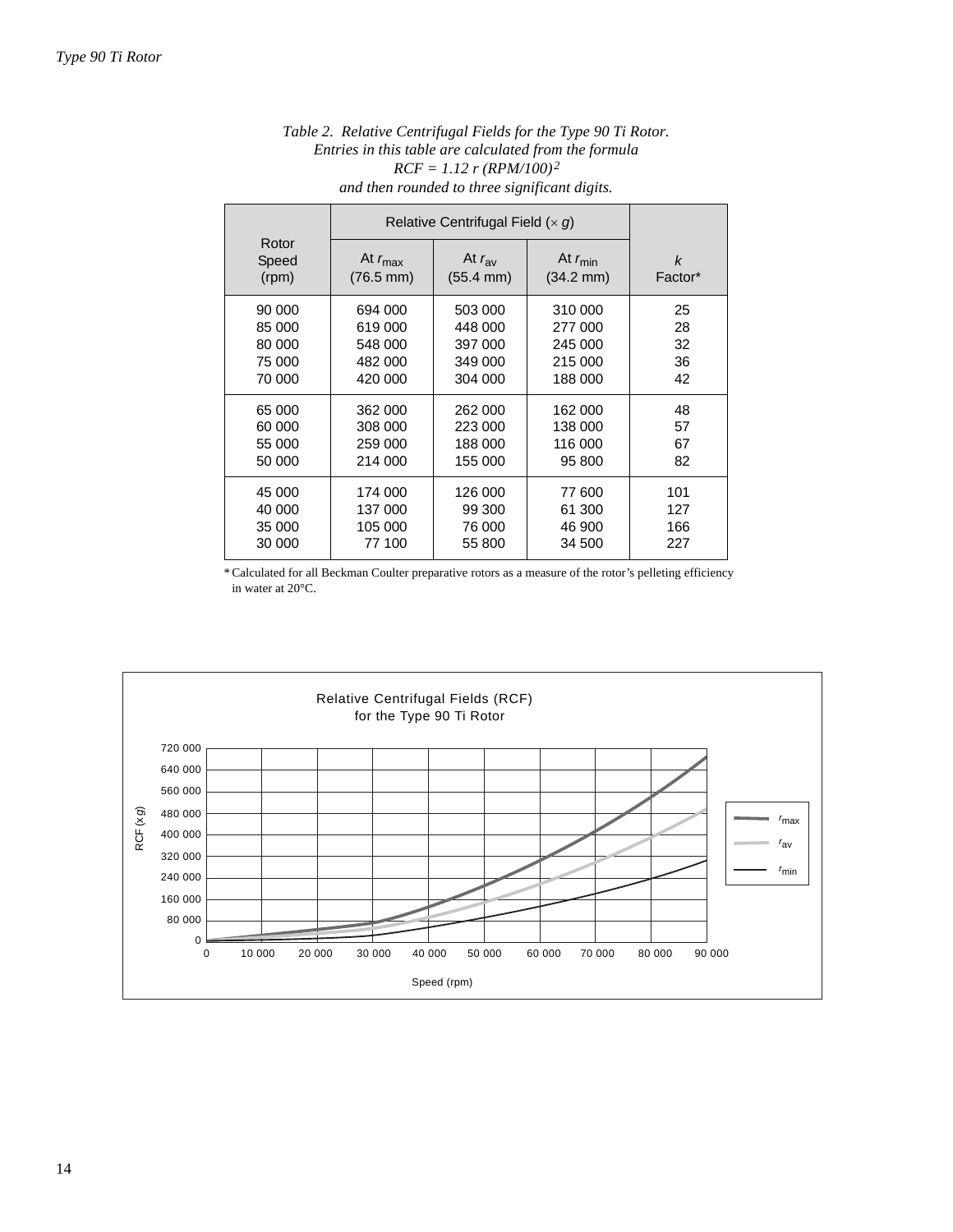2. For centrifuging solutions of any density in *stainless steel tubes and aluminum cap combinations*, use the following formula to determine the allowable rotor speed based on the tube load:

reduced maximum speed = (90 000 rpm) 
$$
\sqrt{\frac{46.2 \text{ grams}}{X}}
$$
 (7)

where  $X =$  the weight in grams of the capped tube plus the liquid contents to be centrifuged.

*In any case, the rotor speed when using this tube/cap combination must not exceed the limits in Table 1.*

3. *Further speed limits must be imposed* when CsCl or other selfforming-gradient salts are centrifuged, as equation (6) or (7) does not predict concentration limits/speeds that are required to avoid precipitation of salt crystals. Solid CsCl has a density of 4 g/mL, and if precipitated during centrifugation may cause catastrophic rotor failure and instrument damage. Figures 2 and 3, together with the description and examples below, show how to reduce run speeds when using CsCl gradients.

## <span id="page-14-0"></span>**SELECTING CsCl GRADIENTS**



Precipitation during centrifugation would alter density distribution, and this would change the position of the sample bands. Curves in Figures 2 and 3 are provided up to the maximum rated speed of the rotor, but note also that *tubes or bottles must never be centrifuged faster than the limits in Table 1*.

## ➠**NOTE**

The curves in Figures 2 and 3 are for solutions of CsCl salt dissolved in distilled water only. If other salts are present in significant concentrations, the overall CsCl concentration may need to be reduced.

Rotor speed is used to control the slope of a CsCl density gradient, and must be limited so that CsCl precipitation is avoided. Speed and density combinations that intersect on or below the curves in Figure 2 ensure that CsCl will not precipitate during centrifugation in the Type 90 Ti rotor. Curves are provided at two temperatures: 20°C (gray curves) and 4°C (black curves).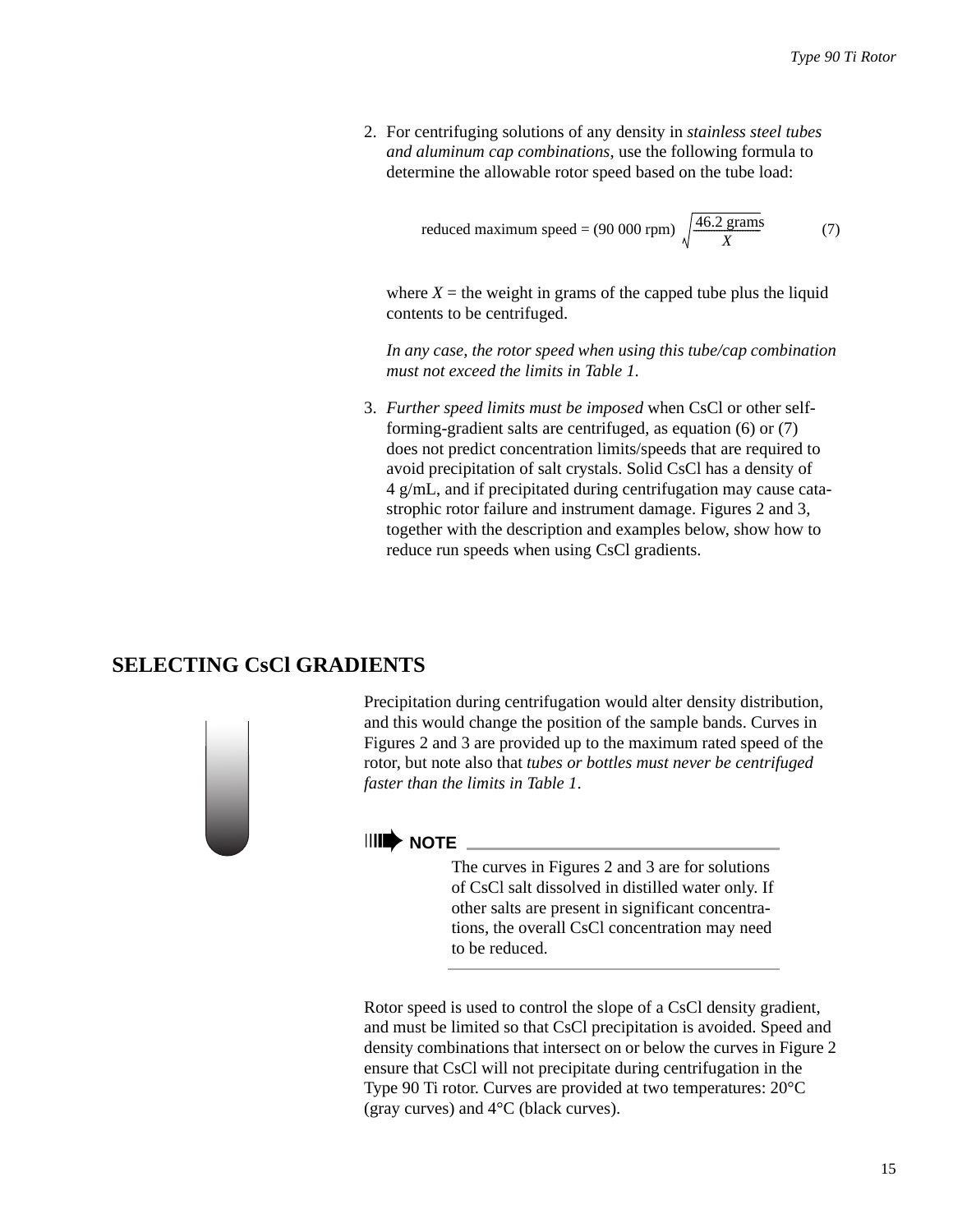

*Figure 2. Precipitation Curves. Using combinations of rotor speeds and homogeneous CsCl solution densities that intersect on or below these curves ensures that CsCl will not precipitate during centrifugation. The dashed lines represent equation (6), and are shown here to illustrate the inability of that equation to guard against CsCl precipitation.*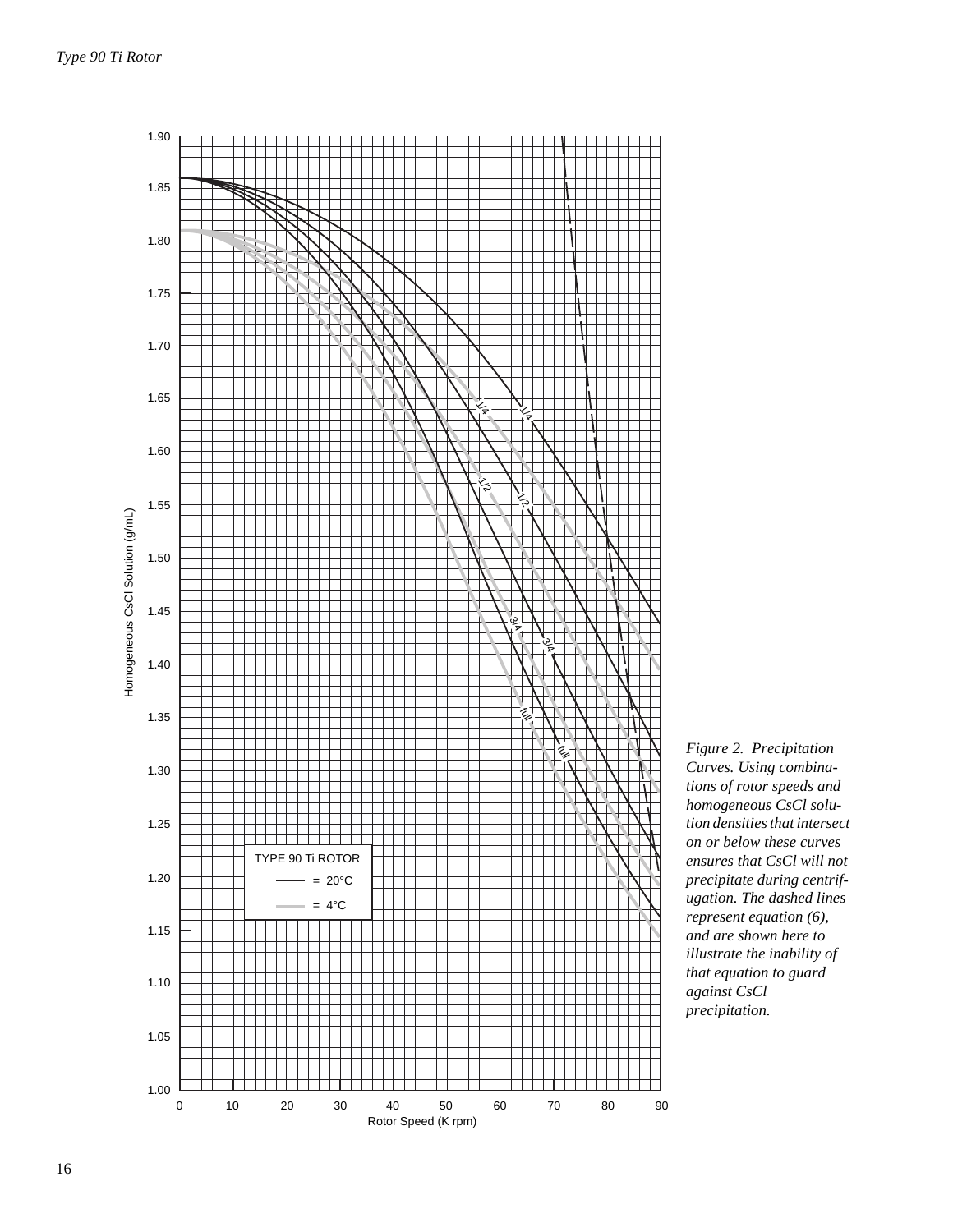

*Figure 3. CsCl Gradients at Equilibrium. Centrifugation of homogeneous CsCl solutions at the maximum allowable speeds (from Figure 2) results in gradients presented here.*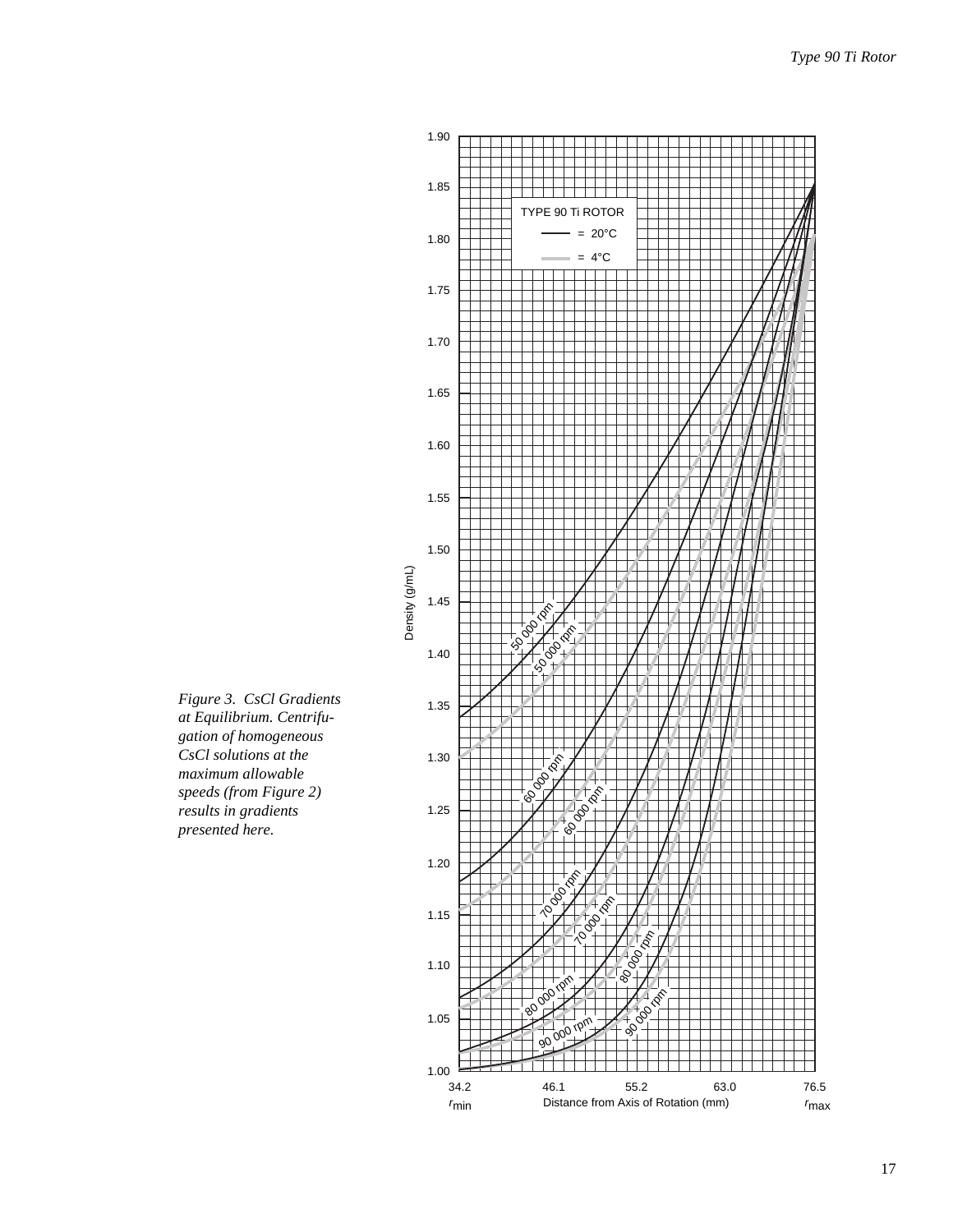The reference curves in Figure 3 show gradient distribution at equilibrium. Each curve in Figure 3 is within the density limits allowed for the Type 90 Ti rotor: each curve was generated for a single run speed using the maximum allowable homogeneous CsCl densities (one for each fill level) that avoid precipitation at that speed. (The gradients in Figure 3 can be generated from step or linear gradients, or from homogeneous solutions. But the total amount of CsCl in solution must be equivalent to a homogeneous solution corresponding to the concentrations specified in Figure 2.) Figure 3 can also be used to approximate the banding positions of sample particles.

## **ADJUSTING FILL VOLUMES**



Figures 2 and 3 show that several fill volumes are possible in a tube. If a tube is partially filled with gradient solution, float mineral oil (or some other low-density, immiscible liquid) on top of the tube contents to fill the tube to its maximum volume. (Do not use an oil overlay in Ultra-Clear tubes.) Note that for a given CsCl density, as the fill level decreases the maximum allowable speed increases. Partial filling may be desirable when there is little sample or when you wish to shorten the run time.

For example, a *quarter-filled* tube of 1.52-g/mL homogeneous CsCl solution at 20°C may be centrifuged at 80 000 rpm (see Figure 2). The same solution in a *half-filled* tube may be centrifuged no faster than 68 000 rpm. (Gradient curves not shown in Figure 3 can be interpolated.) A tube *full* of the 1.52-g/mL CsCl solution may be centrifuged no faster than 53 000 rpm.

### **TYPICAL EXAMPLES FOR DETERMINING CsCl RUN PARAMETERS**



*At Speed*

- **Example A: Knowing homogeneous CsCl solution density (1.55 g/mL) and approximate particle buoyant densities (1.53 and 1.57 g/mL), where will particles band?**
- 1. In Figure 2, find the curve that corresponds to the required run temperature (20°C). The maximum allowable rotor speed is determined from the point where this curve intersects the homogeneous CsCl density (52 000 rpm).
- 2. In Figure 3, sketch in a horizontal line corresponding to each particle's buoyant density.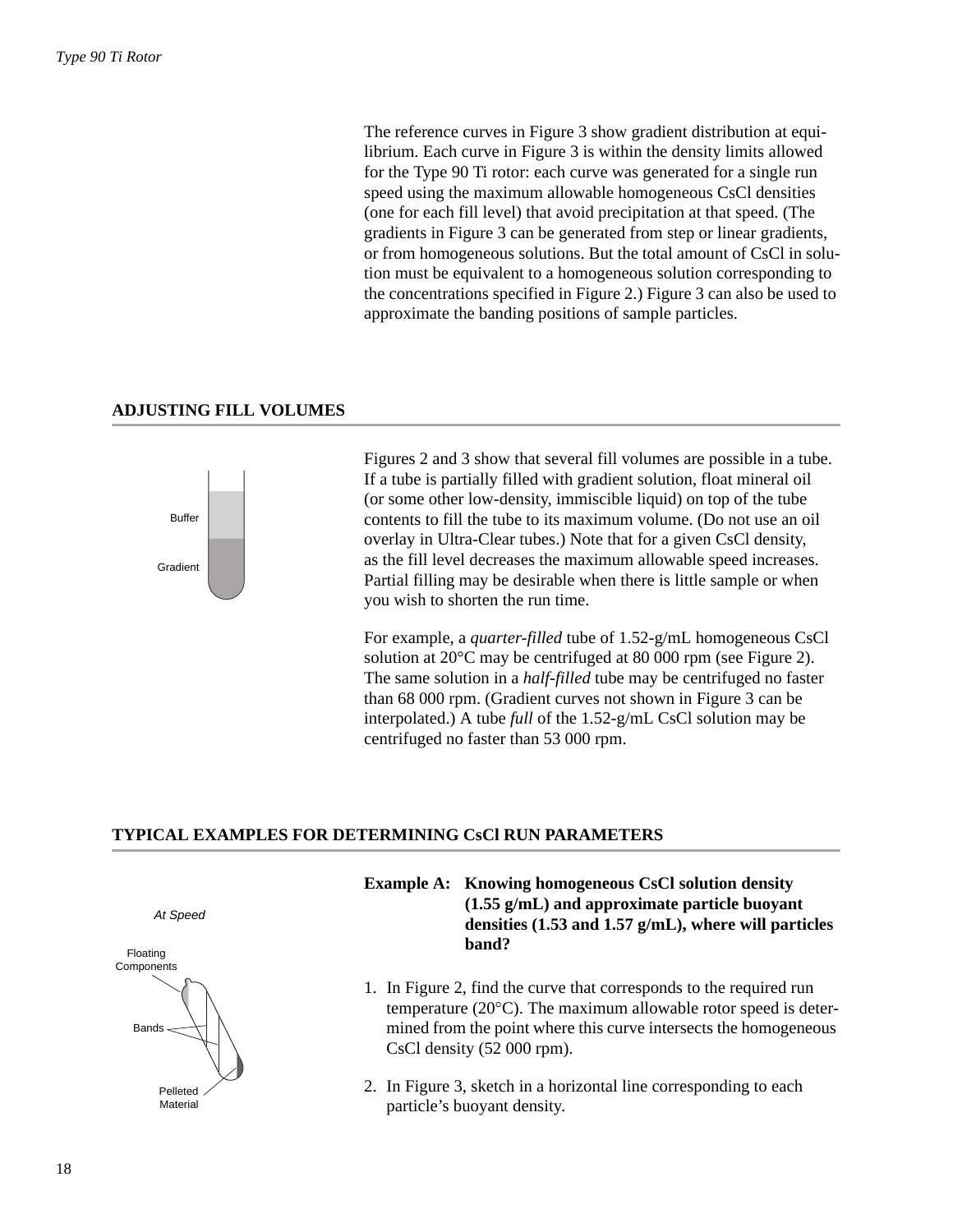



*Upright*



- 3. Mark the point in the figure where each particle density intersects the curve corresponding to the selected run speed and temperature.
- 4. Particles will band at these locations across the tube diameter at equilibrium during centrifugation.

In this example, particles will band about 55.2 and 58.1 mm from the axis of rotation, about 2.9 mm of centerband-to-centerband separation at the rotor's 25-degree tube angle. When the tube is removed from the rotor and held upright (vertical and stationary), there will be about 3.2 mm of centerband-to-centerband separation.This interband distance, *d*up, can be calculated from the formula:

$$
d_{\text{up}} = \frac{d_{\theta}}{\cos \theta} \tag{8}
$$

where  $d\theta$  is the interband distance when the tube is held at an angle,  $\theta$ , in the rotor.

## **Example B: Knowing particle buoyant densities (1.50 and 1.52 g/mL), how do you achieve good separation?**

- 1. In Figure 3, sketch in a horizontal line corresponding to each particle's buoyant density.
- 2. Select the curve at the required temperature  $(4^{\circ}C)$  and tube volume (full) that gives the best particle separation.
- 3. Note the run speed along the selected curve (50 000 rpm).
- 4. From Figure 2, select the maximum homogeneous CsCl density (in this case, 1.51 g/mL) that corresponds to the temperature and run speed established above. These parameters will provide the particle-banding pattern selected in Step 2.

In this example, particles will band at about 55.9 and 57.6 mm from the axis of rotation (about 1.75 mm apart). When the tube is held upright there will be about 1.92 mm of center-of-band to center-ofband separation.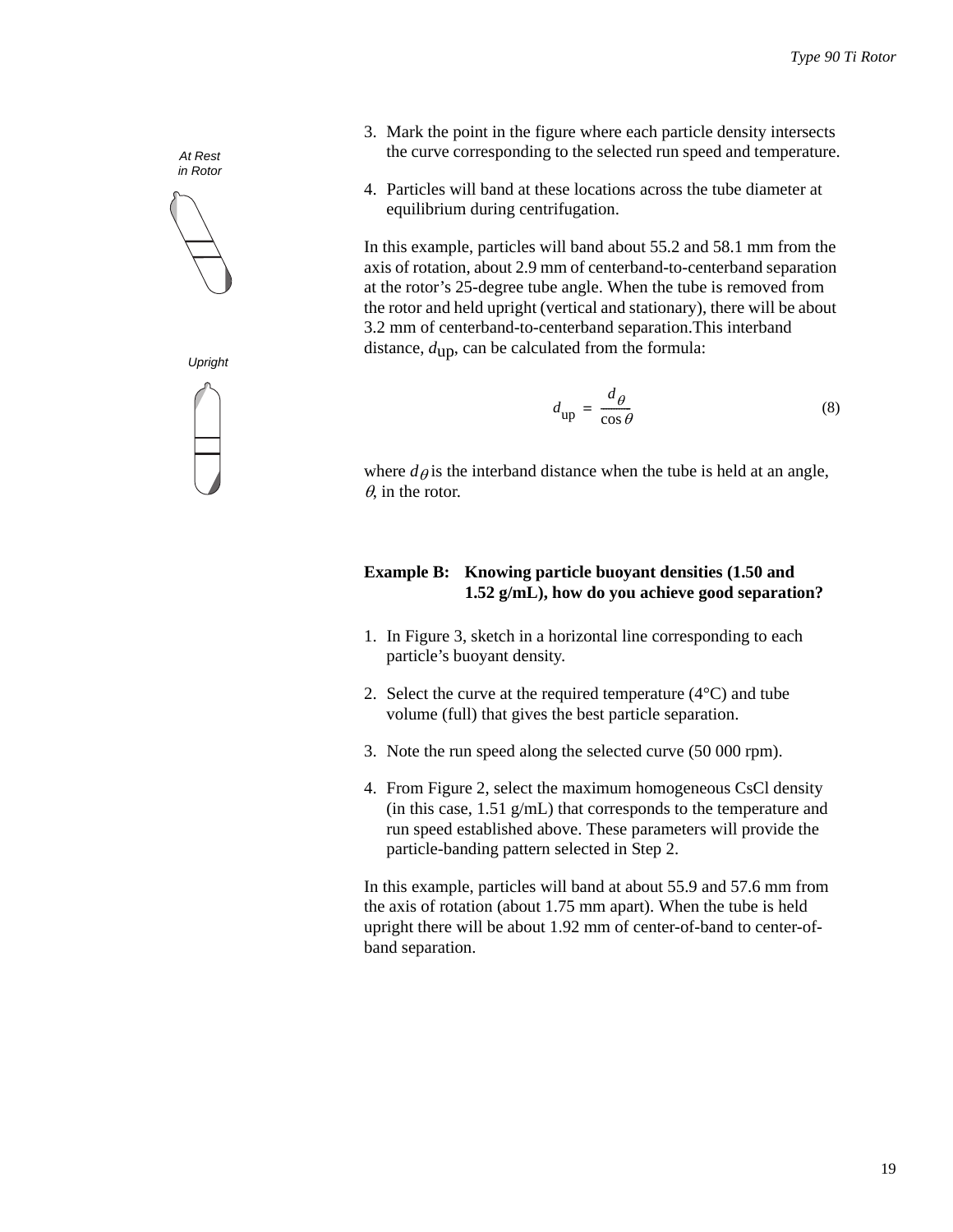## **CARE AND MAINTENANCE**

## **MAINTENANCE**





## **IIII** NOTE \_

Do not use sharp tools on the rotor that could cause scratches in the rotor surface. Corrosion begins in scratches and may open fissures in the rotor with continued use.

- Periodically (at least monthly) inspect the rotor, especially inside cavities, for rough spots or pitting, white powder deposits (frequently aluminum oxide), or heavy discoloration. If any of these signs are evident, do not run the rotor. Contact your Beckman Coulter representative for information about the Field Rotor Inspection Program and the rotor repair center.
- Regularly lubricate the metal threads in the rotor with a thin, even coat of Spinkote lubricant (306812). Failure to keep these threads lubricated can result in damaged threads.
- Regularly apply silicone vacuum grease (335148) to the O-rings. Replace O-rings about twice a year or whenever worn or damaged.
- Regularly inspect the overspeed disk. If it is scratched, damaged, or missing, replace it according to the instructions in *Rotors and Tubes*.
- Because of the high forces generated in this rotor, it is extremely important to inspect tube caps before use to be sure they are in good condition.
	- a. Inspect the cap crown for deformed or roughened edges.
	- b. Run a finger around the bottom edge of the crown; surfaces should be flat, squared-off, and not rounded or jagged.
	- c. Check the top of the crown and stem for stress cracks or fine, circular lines.
	- d. Look at the underside of the stem; the white nylon insert should not protrude below the filling hole.
	- e. Before each use, check the O-ring for cuts, abrasions, or flattened areas.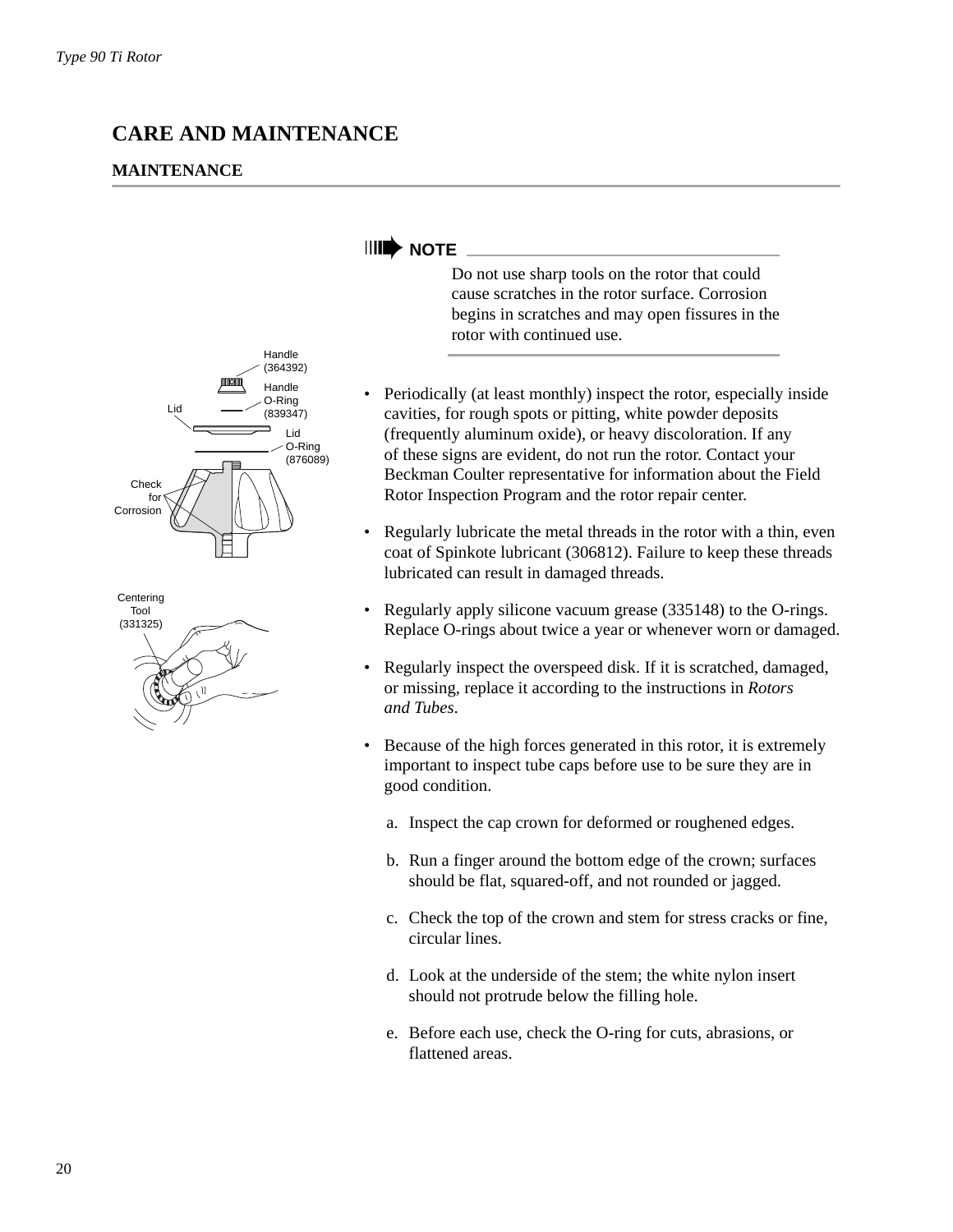Discard and replace any damaged component. Refer to *Rotors and Tubes* for detailed information about tube cap inspection and maintenance.

Refer to the chemical resistances table in Appendix A of *Rotors and Tubes* for chemical compatibilities of rotor and accessory materials. Your Beckman Coulter representative provides contact with the Field Rotor Inspection Program and the rotor repair center.

## **CLEANING**



*Wash the rotor and rotor components immediately if salts or other corrosive materials are used or if spillage has occurred. Do not allow corrosive materials to dry on the rotor.* 

Under normal use, wash the rotor frequently (at least weekly) to prevent buildup of residues.

- 1. Remove the O-rings before washing.
- 2. Wash the rotor and lid in a mild detergent, such as Beckman Solution 555™ (339555), that won't damage the rotor. The Rotor Cleaning Kit (339558) contains two special plastic-coated brushes and two quarts of Solution 555 for use with rotors and accessories. Dilute the detergent 10 to 1 with water.

## ➠**NOTE**

Do not wash rotor components in a dishwasher. Do not soak in detergent solution for long periods, such as overnight.

- 3. Thoroughly rinse the cleaned rotor and components with distilled water.
- 4. Air-dry the rotor and lid upside down. *Do not use acetone to dry the rotor*.
- 5. Apply a thin, even coat of silicone vacuum grease to the lid O-ring before replacing it in the groove in the outer rim of the lid. Also apply silicone vacuum grease to the handle O-ring before reassembly.

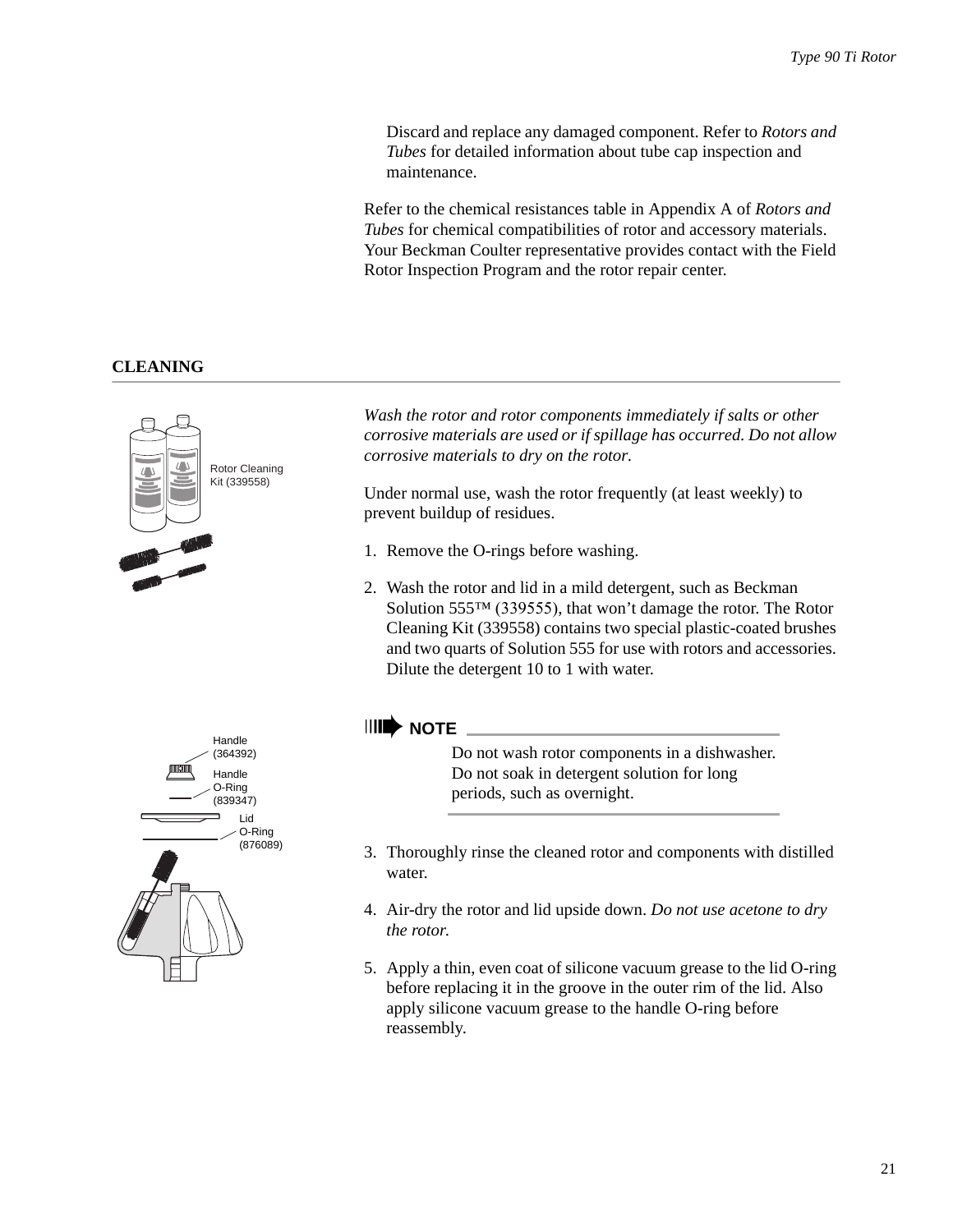Clean metal threads every 6 months, or as necessary. Use a brush and concentrated Solution 555. Rinse and dry thoroughly, then lubricate lightly but evenly with Spinkote to coat all threads.

Periodically remove the O-rings and wipe clean as necessary. Clean the O-ring grooves with a cotton-tipped swab. Reapply a light film of silicone vacuum grease.

## **DECONTAMINATION**



If the rotor (and/or accessories) becomes contaminated with radioactive material, it should be decontaminated using a solution that will not damage the anodized surfaces. Beckman Coulter has tested a number of solutions and found two that do not harm anodized aluminum: RadCon Surface Spray or IsoClean Solution (for soaking),1 and Radiacwash.2

## ➠**NOTE**

IsoClean can cause fading of colored anodized surfaces. Use it only when necessary and remove it promptly from surfaces.

While Beckman Coulter has tested these methods and found that they do not damage components, no guarantee of decontamination is expressed or implied. Consult your laboratory safety officer regarding the proper decontamination methods to use.



If the rotor or other components are contaminated with toxic or pathogenic materials, follow appropriate decontamination procedures as outlined by your laboratory safety officer.

<sup>&</sup>lt;sup>1</sup> In U.S., contact Nuclear Associates (New York); in Eastern Europe and Commonwealth States, contact Victoreen GmbH (Munich); in South Pacific, contact Gammasonics Pty. Ltd. (Australia); in Japan, contact Toyo Medic Co. Ltd. (Tokyo).

<sup>2</sup> In U.S., contact Biodex Medical Systems (Shirley, New York); internationally, contact the U.S. office to find the dealer closest to you.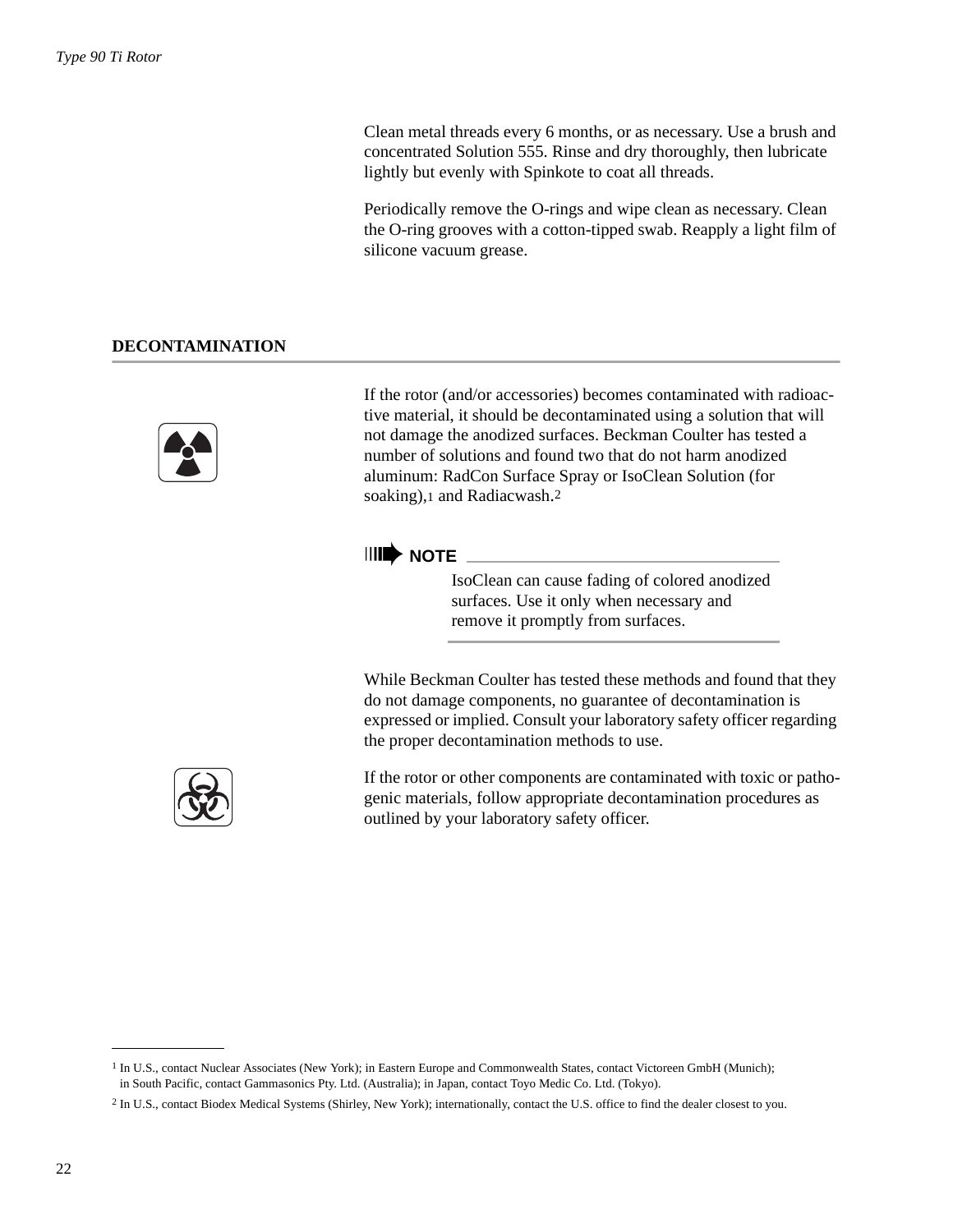## **STERILIZATION AND DISINFECTION**

 $121^{\circ}$ C

- The rotor and all rotor components can be autoclaved at 121°C for up to an hour. Remove the lid from the rotor and place the rotor, lid, and spacers in the autoclave upside down.
- Ethanol  $(70\%)$ <sup>3</sup> or hydrogen peroxide  $(6\%)$  may be used on all rotor components, including those made of plastic. Bleach (sodium hypochlorite) may be used, but may cause discoloration of anodized surfaces. Use the minimum immersion time for each solution, per laboratory standards.

While Beckman Coulter has tested these methods and found that they do not damage the rotor or components, no guarantee of sterility or disinfection is expressed or implied. When sterilization or disinfection is a concern, consult your laboratory safety officer regarding proper methods to use.

Refer to publication IN-192, included in each box of tubes or bottles, for tube and bottle sterilization and disinfection procedures. *Quick-Seal and thinwall open-top tubes are disposable and should be discarded after a single use.*

## **STORAGE**

When the rotor is not in use, store it in a dry environment (not in the instrument) with the lid removed to allow air circulation so moisture will not collect in the tube cavities.

<sup>3</sup> Flammability hazard. Do not use in or near operating centrifuges.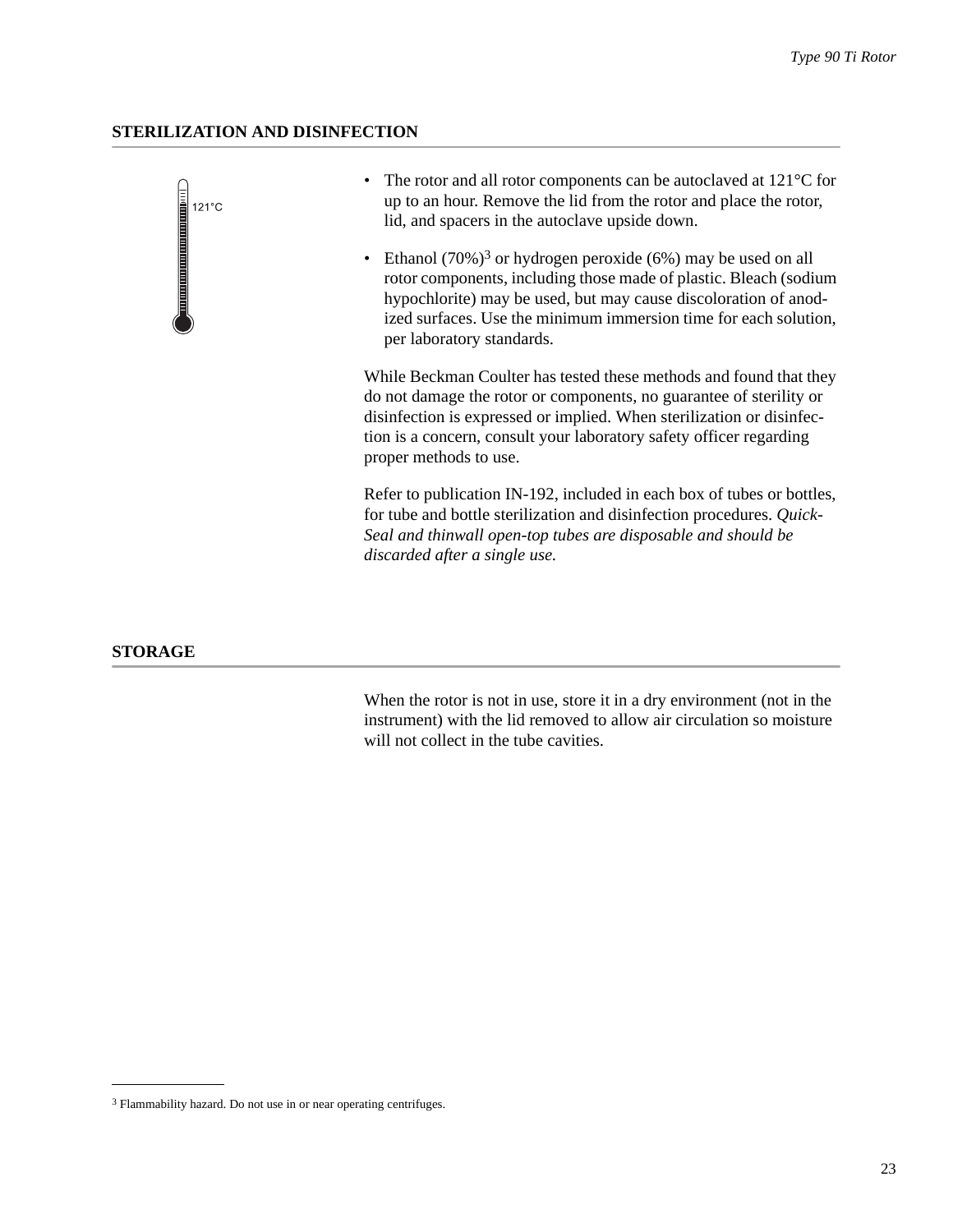# **RETURNING A ROTOR**

| E |                                     |  | <b>RGA</b> | ╾      | 8 |  |
|---|-------------------------------------|--|------------|--------|---|--|
| ۳ | o,<br>ö.<br>ö-<br>ō<br>ō.<br>ï<br>ï |  |            | ī<br>ï |   |  |

Before returning a rotor or accessory for any reason, prior permission (a Returned Goods Authorization form) must be obtained from Beckman Coulter, Inc. This RGA form may be obtained from your local Beckman Coulter sales office, and should contain the following information:

- serial number
- history of use (approximate frequency of use),
- reason for the return,
- original purchase order number, billing number, and shipping number, if possible,
- name and phone number of the person to be notified upon receipt of the rotor or accessory at the factory, and,
- name and phone number of the person to be notified about repair costs, etc.

To protect our personnel, it is the customer's responsibility to ensure that all parts are free from pathogens and/or radioactivity. Sterilization and decontamination must be done before returning the parts. Smaller items (such as tubes, bottles, etc.) should be enclosed in a sealed plastic bag.

*All parts must be accompanied by a note, plainly visible on the outside of the box or bag, stating that they are safe to handle and that they are not contaminated with pathogens or radioactivity. Failure to attach this notification will result in return or disposal of the items without review of the reported problem.*

Use the address label printed on the RGA form when mailing the rotor and/or accessories.

Customers located outside the United States should contact their local Beckman Coulter office.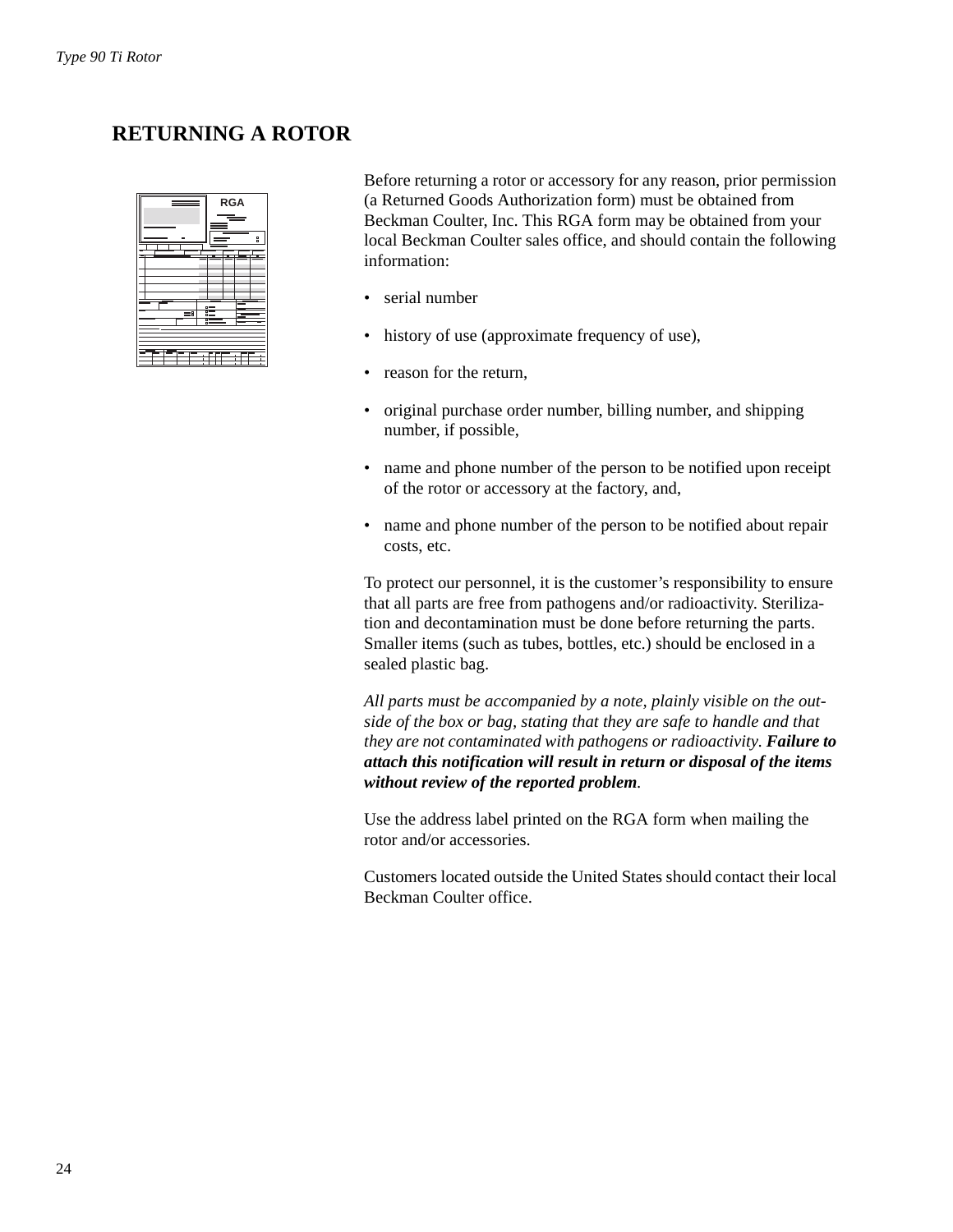## **SUPPLY LIST**

# ➠**NOTE**

Publications referenced in this manual can be obtained by calling Beckman Coulter at 1-800- 742-2345 in the United States, or by contacting your local Beckman Coulter office.

See the *Beckman Coulter Ultracentrifuge Rotors, Tubes, & Accessories Catalog* (BR-8101, available at www.beckmancoulter.com) for detailed information on ordering parts and supplies or contact Beckman Coulter sales (1-800-742-2345 in the United States; worldwide offices are listed on the back cover of this manual). For your convenience, a partial list is given below.

## **REPLACEMENT ROTOR PARTS**

## **OTHER**

| Quick-Seal Cordless Tube Topper kit, 50 Hz (Europe)  358313       |  |
|-------------------------------------------------------------------|--|
| Quick-Seal Cordless Tube Topper kit, 50 Hz (Great Britain) 358314 |  |
| Quick-Seal Cordless Tube Topper kit, 50 Hz (Australia) 358315     |  |
| Quick-Seal Cordless Tube Topper kit, 50 Hz (Canada)  367803       |  |
|                                                                   |  |
|                                                                   |  |
| includes:                                                         |  |
|                                                                   |  |
|                                                                   |  |
|                                                                   |  |
|                                                                   |  |
| Hex driver (for 11-mm cap nuts on stainless steel tubes) 841883   |  |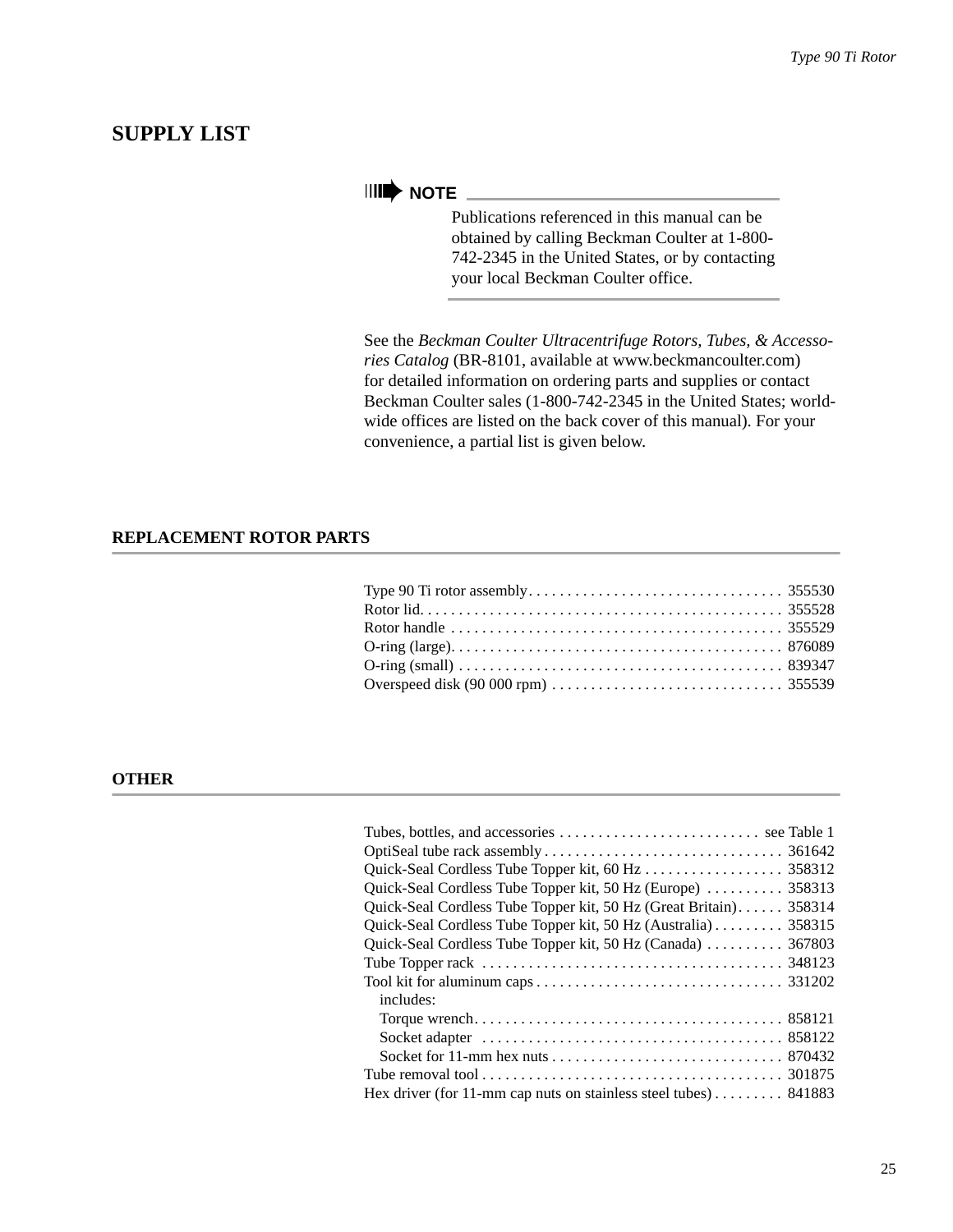| Tube removal tool (Quick-Seal and OptiSeal tubes). 361668                                        |  |
|--------------------------------------------------------------------------------------------------|--|
|                                                                                                  |  |
|                                                                                                  |  |
|                                                                                                  |  |
| Beckman Solution 555 (1 qt) $\dots \dots \dots \dots \dots \dots \dots \dots \dots \dots$ 339555 |  |
|                                                                                                  |  |
|                                                                                                  |  |
|                                                                                                  |  |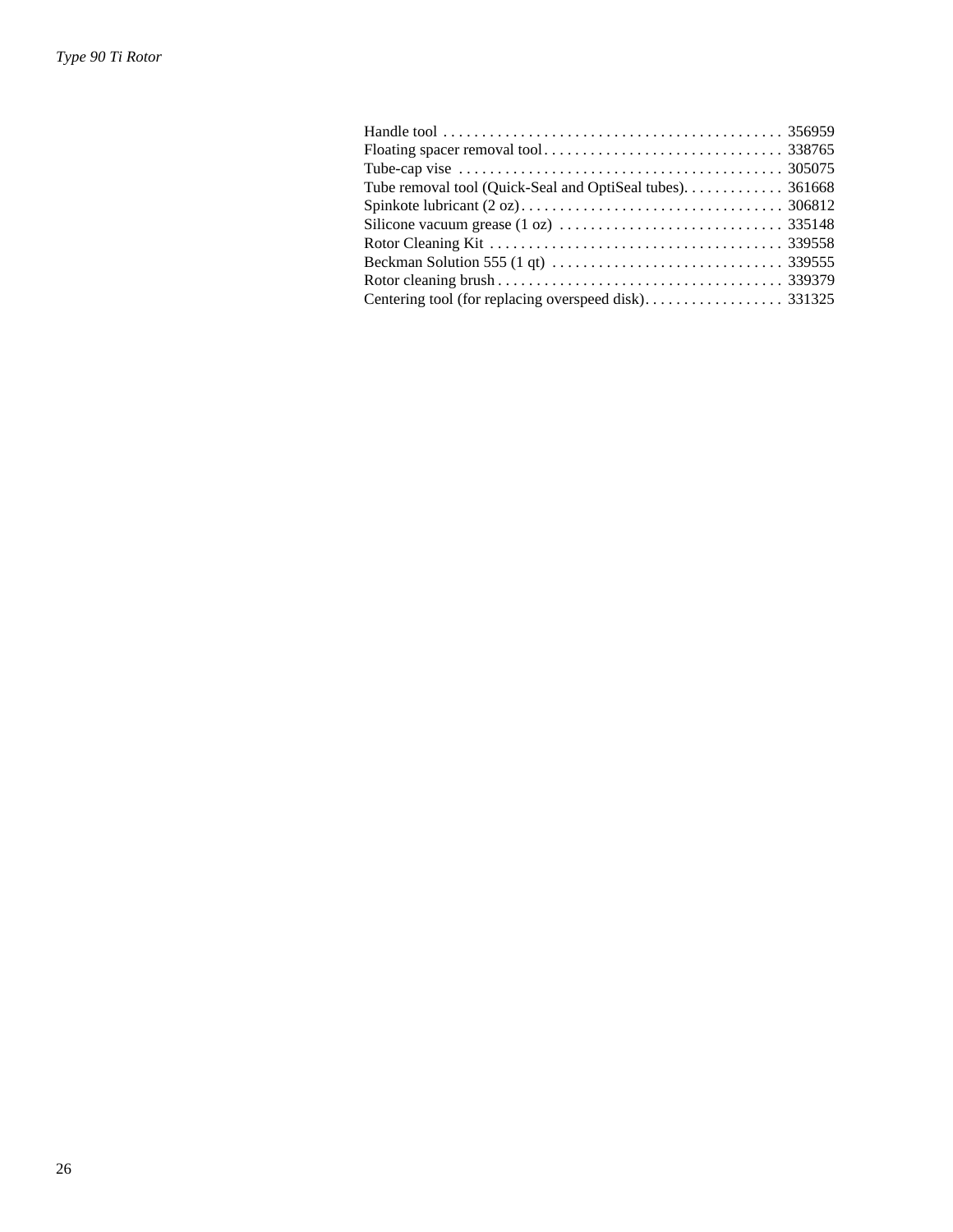## **ULTRACENTRIFUGE ROTOR WARRANTY**

All Beckman Coulter ultracentrifuge Fixed Angle, Vertical Tube, Near Vertical Tube, Swinging Bucket, and Airfuge rotors are warranted against defects in materials or workmanship for the time periods indicated below, subject to the Warranty Conditions stated below.

| Preparative Ultracentrifuge Rotors 5 years — No Proration |
|-----------------------------------------------------------|
| Analytical Ultracentrifuge Rotors 5 years — No Proration  |
| ML and TL Series Ultracentrifuge                          |
|                                                           |
| For Zonal Continuous Flow Component Test and Posk Core    |

For Zonal, Continuous Flow, Component Test, and Rock Core ultracentrifuge rotors, see separate warranty.

#### **Warranty Conditions (as applicable)**

- 1) This warranty is valid for the time periods indicated above from the date of shipment to the original Buyer by Beckman Coulter or an authorized Beckman Coulter representative.
- 2) This warranty extends only to the original Buyer and may not be assigned or extended to a third person without written consent of Beckman Coulter.
- 3) This warranty covers the Beckman Coulter Centrifuge Systems only (including but not limited to the centrifuge, rotor, and accessories) and Beckman Coulter shall not be liable for damage to or loss of the user's sample, non-Beckman Coulter tubes, adapters, or other rotor contents.
- 4) This warranty is void if the Beckman Coulter Centrifuge System is determined by Beckman Coulter to have been operated or maintained in a manner contrary to the instructions in the operator's manual(s) for the Beckman Coulter Centrifuge System components in use. This includes but is not limited to operator misuse, abuse, or negligence regarding indicated maintenance procedures, centrifuge and rotor classification requirements, proper speed reduction for the high density of certain fluids, tubes, and tube caps, speed reduction for precipitating gradient materials, and speed reduction for high-temperature operation.
- 5) Rotor bucket sets purchased concurrently with or subsequent to the purchase of a Swinging Bucket Rotor are warranted only for a term co-extensive with that of the rotor for which the bucket sets are purchased.
- 6) This warranty does not cover the failure of a Beckman Coulter rotor in a centrifuge not of Beckman Coulter manufacture, or if the rotor is used in a Beckman Coulter centrifuge that has been modified without the written permission of Beckman Coulter, or is used with carriers, buckets, belts, or other devices not of Beckman Coulter manufacture.
- 7) Rotor parts subject to wear, including but not limited to rotor O-rings, VTi, NVT™, TLV, MLN, and TLN rotor tube cavity plugs and gaskets, tubing, tools, optical overspeed disks, bearings, seals, and lubrication are excluded from this warranty and should be frequently inspected and replaced if they become worn or damaged.
- 8) Keeping a rotor log is not mandatory, but may be desirable for maintenance of good laboratory practices.

#### **Repair and Replacement Policies**

- 1) If a Beckman Coulter rotor is determined by Beckman Coulter to be defective, Beckman Coulter will repair or replace it, subject to the Warranty Conditions. A replacement rotor will be warranted for the time remaining on the original rotor's warranty.
- 2) If a Beckman Coulter centrifuge is damaged due to a failure of a rotor covered by this warranty, Beckman Coulter will supply free of charge (i) all centrifuge parts required for repair (except the drive unit, which will be replaced at the then current price less a credit determined by the total number of revolutions or years completed, provided that such a unit was manufactured or rebuilt by Beckman Coulter), and (ii) if the centrifuge is currently covered by a Beckman Coulter warranty or Full Service Agreement, all labor necessary for repair of the centrifuge.
- 3) If a Beckman Coulter rotor covered by this warranty is damaged due to a malfunction of a Beckman Coulter ultracentrifuge covered by an Ultracentrifuge System Service Agreement, Beckman Coulter will repair or replace the rotor free of charge.
- 4) If a Beckman Coulter rotor covered by this warranty is damaged due to a failure of a Beckman Coulter tube, bottle, tube cap, spacer, or adapter, covered under the Conditions of this Warranty, Beckman Coulter will repair or replace the rotor and repair the instrument as per the conditions in policy point (2) above, and the replacement policy.
- 5) Damage to a Beckman Coulter rotor or instrument due to the failure or malfunction of a non-Beckman Coulter tube, bottle, tube cap, spacer, or adapter is not covered under this warranty, although Beckman Coulter will assist in seeking compensation under the manufacturer's warranty.

#### **Disclaimer**

IT IS EXPRESSLY AGREED THAT THE ABOVE WARRANTY SHALL BE IN LIEU OF ALL WARRANTIES OF FITNESS AND OF THE WARRANTY OF MERCHANTABILITY AND BECKMAN COULTER, INC. SHALL HAVE NO LIABILITY FOR SPECIAL OR CONSEQUENTIAL DAMAGES OF ANY KIND WHATSOEVER ARISING OUT OF THE MANUFAC-TURE, USE, SALE, HANDLING, REPAIR, MAINTENANCE, OR REPLACEMENT OF THE PRODUCT.

#### **Factory Rotor Inspection Service**

Beckman Coulter, Inc., will provide free mechanical and metallurgical inspection in Indianapolis, Indiana, USA, of any Beckman Coulter rotor at the request of the user. (Shipping charges to Beckman Coulter are the responsibility of the user.) Rotors will be inspected in the user's laboratory if the centrifuge in which they are used is covered by an appropriate Beckman Coulter Service Agreement. Contact your local Beckman Coulter office for details of service coverage or cost.

Before shipping, contact the nearest Beckman Coulter Sales and Service office and request a Returned Goods Authorization (RGA) form and packaging instructions. Please include the complete rotor assembly, with buckets, lid, handle, tube cavity caps, etc. A SIGNED STATEMENT THAT THE ROTOR AND ACCESSO-RIES ARE NON-RADIOACTIVE, NON-PATHOGENIC, NON-TOXIC, AND OTHERWISE SAFE TO SHIP AND HANDLE IS REQUIRED.